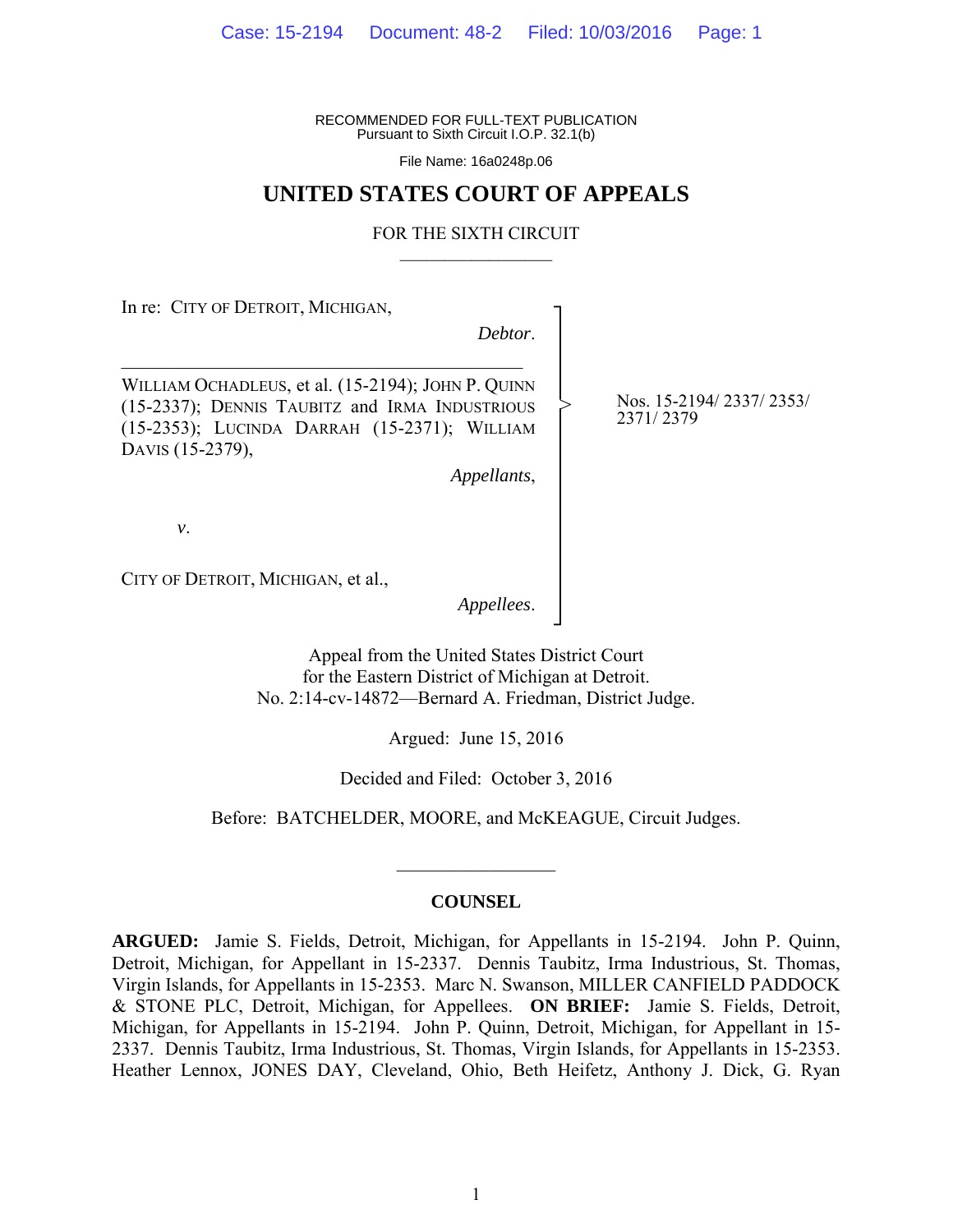Nos. 15-2194 /2337 / 2353 /2371 /2379

*Ochadleus, et al. v. City of Detroit, Mich.* Page 2

Snyder, JONES DAY, Washington, D.C., for Appellees. Lucinda J. Darrah, Detroit, Michigan, pro se, in 15-2371. William Davis, Detroit, Michigan, pro se, in 15-2379.

 BATCHELDER, J., delivered the opinion of the court in which McKEAGUE, J., joined. MOORE, J. (pp. 16–29), delivered a separate dissenting opinion.

# **OPINION**   $\frac{1}{2}$

 $\frac{1}{2}$ 

ALICE M. BATCHELDER, Circuit Judge. This appeal arises out of the City of Detroit, Michigan's municipal bankruptcy under Chapter 9 of the Bankruptcy Code, 11 U.S.C. § 109(c). In resolving its bankruptcy, the City crafted a complex network of settlements and agreements with its thousands of creditors and stakeholders, memorialized those agreements in a comprehensive Plan, and obtained the bankruptcy court's ratification of that Plan in a final Confirmation Order. One aspect of the plan involved the reduction of certain municipalemployee pension benefits under the City's General Retirement System (GRS). Several GRS pensioners, resisting any reduction in their benefits, challenged the Confirmation Order in the district court. The City moved the district court to dismiss those actions as equitably moot and the court agreed, dismissing them pursuant to Federal Rule of Civil Procedure 12(b)(1). When those pensioners appealed here, we consolidated their appeals and, finding that equitable mootness applies and prohibits their challenges to the Confirmation Order, we AFFIRM.

#### **I.**

 The City of Detroit filed for municipal bankruptcy on July 18, 2013, pursuant to Chapter 9 of the Bankruptcy Code, 11 U.S.C. § 109(c). At the time of filing, the City had over \$18 billion in escalating debt, over 100,000 creditors, hundreds of millions of dollars of negative cash flow, crumbling infrastructure (e.g., some 78,000 abandoned structures, half classified as "dangerous"; another 66,000 blighted vacant lots; a crumbling water and sewer system; 40% nonfunctioning streetlights; outdated computer systems and software), and could not provide "the basic police, fire[,] and emergency medical services that its residents need[ed] for their basic health and safety." *In re City of Detroit*, 504 B.R. 191, 192 (Bankr. E.D. Mich. 2013).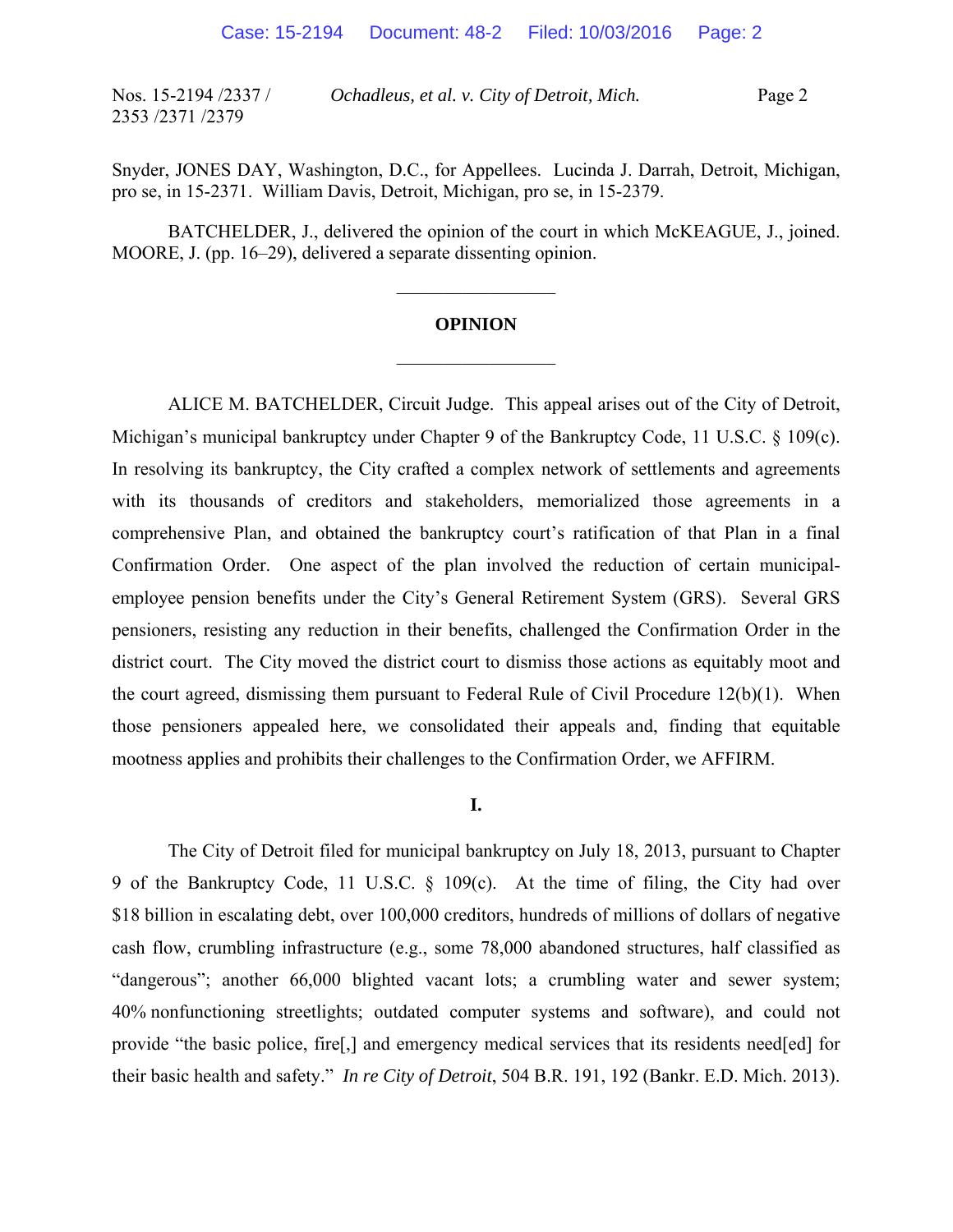In bankruptcy, the City crafted a series of "intricate and carefully woven" settlements with almost all of its creditors and stakeholders. Those settlements were memorialized in the Eighth Amended Plan for the Adjustment of Debts of the City of Detroit ("Plan"). After extensive hearings, the bankruptcy court confirmed the Plan in a Confirmation Order dated November 12, 2014.

 The appellants here are participants in the City's General Retirement System ("GRS")— City employees, retirees, or beneficiaries thereof—who oppose the provisions of the Plan that reduce their pension benefits; that is, they want the full benefits the City promised them prior to bankruptcy. The GRS has two components: a traditional pension plan ("GRS Defined Benefit Plan" or "Pension Plan") and a 401(k)-style employee-contribution retirement savings program ("GRS Annuity Savings Fund" or "ASF"). The City is the sole sponsor of the Pension Plan and fully responsible for its funding (or deficiency thereto). The City is not responsible for funding the ASF, but some \$387 million of City money had been wrongly directed into it (and distributed from it) in order to ensure each participant a promised 7.9% annual return regardless of the returns on the ASF investments, and the bankrupt City was obliged to recoup that money. That, however, would be easier said than done given the magnitude and complexity of the situation.

 Moreover, the Pension Plan was underfunded by some \$1.879 billion and the City did not have, and would not have, the resources to fully fund it over time. The City was therefore faced with having to reduce each GRS pension by 27%. Instead, the City orchestrated the "Grand Bargain," in which it obtained "outside funding" to bolster the Pension Plan in exchange for a settlement of GRS claims at less than the full promised pension amount. The outside funding, which totaled \$816 million, came from agreements by and among the City, the State of Michigan, and certain philanthropic foundations. The "Global Retiree Settlement" between the City and the GRS Board of Trustees<sup>1</sup> reduced all GRS pensions by 4.5% and eliminated cost-ofliving increases; reduced retiree healthcare coverage and eliminated dental, vision, and life

<sup>&</sup>lt;u>1</u> <sup>1</sup>The GRS is a separate legal entity; a fiduciary trust acting on behalf of the City to administer the retirement plans. It is a named defendant and appellee, but is not a participant in this appeal.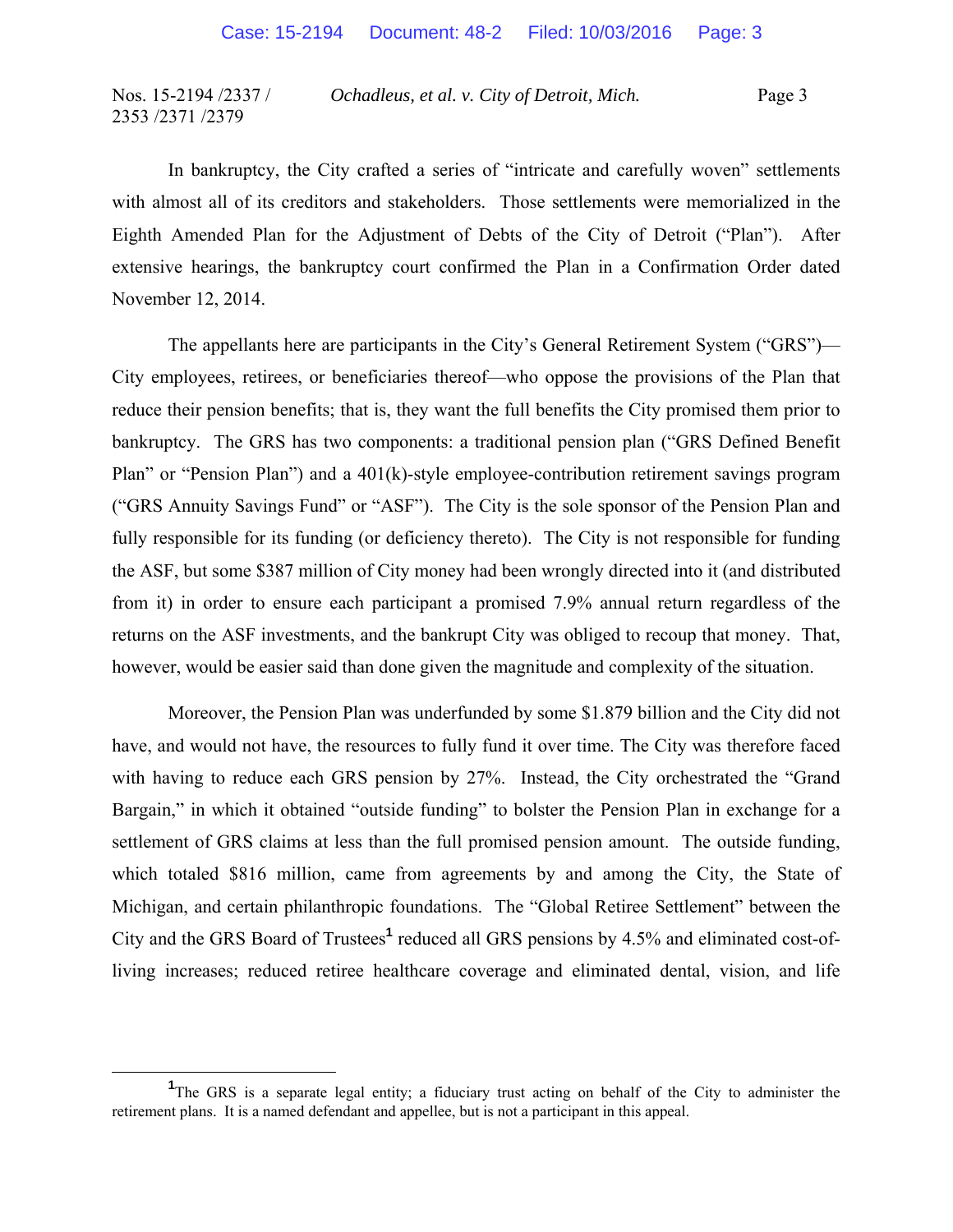insurance; and set out a mechanism for the partial recoupment of excess ASF distributions.**<sup>2</sup>** The GRS pension claimants (designated "Class 11" for purposes of bankruptcy) voted 73% in favor of accepting the Plan, including the Grand Bargain and the Settlement.**<sup>3</sup>**

 Overall, the Plan eliminated approximately \$7 billion in debt and freed approximately \$1.7 billion in revenue for reinvestment into City services and infrastructure, including public services, blight remediation, information technology, and public transportation. The Plan took effect on December 10, 2014, and the City began implementation immediately. As the district court noted in an opinion dated September 29, 2015, the City had by that date already issued \$287.5 million in bonds and \$720 million in new notes; irrevocably transferred all Detroit Institute of Art assets to a perpetual charitable trust; recouped money from all but five ASF account holders; transferred certain real property interests pursuant to separate settlement agreements within the Plan; and implemented a two-year City budget. *See In re City of Detroit*, No. 14-CV-14872, 2015 WL 5697702, at \*3 (E.D. Mich. Sept. 29, 2015).<sup>4</sup> In its briefs on appeal, filed in January and February 2016, the City identified numerous additional aspects of the Plan that have been implemented or completed, including: the City issued over \$1 billion in bonds; the State of Michigan transferred \$195 million to the retirement systems; the Detroit Institute of Art and others transferred \$23 million to the retirement systems; the retirement systems reduced pension amounts as planned in the Global Retiree Settlement and adopted new methods of governance and financial oversight; the City optioned the sale or lease of certain real estate, including the Joe Lewis Arena and the Windsor Tunnel; the emergency manager resigned, restoring day-to-day management to the mayor and city council; the Governor terminated the City's financial emergency status and removed the City from receivership, though maintaining

**<sup>2</sup>** <sup>2</sup>The district court opinion explains the details of the ASF recoupment process. *See In re City of Detroit*, No. 14-CV-14872, 2015 WL 5697702, at \*2-3 (E.D. Mich. Sept. 29, 2015). It is not necessary to recount that process here, but it does bear mention that it was projected to recover about \$190 million, without which the Plan would have required a 13% across-the-board reduction in GRS pensions, rather than the confirmed 4.5% reduction.

**<sup>3</sup>** Class 11 claimants cast 8,541 votes: 6,248 (73%) in favor and 2,293 (27%) against. *See* Ballot Summary Report, *In re City of Detroit*, No. 13-53846, Docket No. 6179, p. 19 (Bankr. E.D. Mich., July 21, 2014).

<sup>&</sup>lt;sup>4</sup>The five appeals here came from five separate district court cases and judgments, each with its own docket and case number, but the same judge decided all five and issued consistent opinions that differed only by an appellant's individualized claim or argument. Unless specifically noted, any difference is immaterial or irrelevant here and we cite only to the opinion from the *Ochadleus* case, No. 2:14-cv-14872, as representative of all five.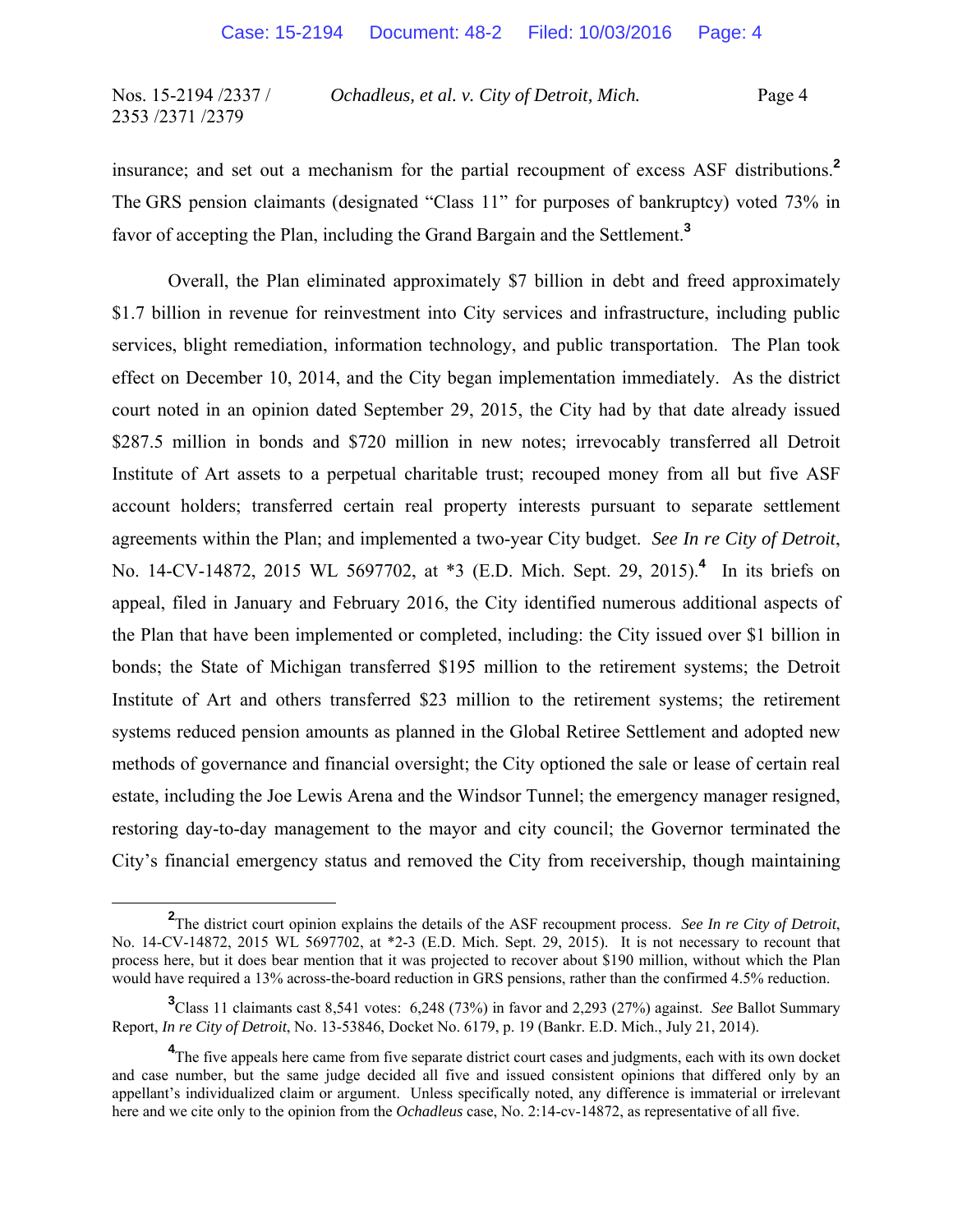oversight of the City's finances via the Michigan Financial Review Commission; the City cooperated in the creation of the Great Lakes Water Authority to provide water and sewer services; the City established the Beneficiary Associations to provide healthcare to municipal retirees; the City invested millions in public services, including \$8.4 million to the police department, \$3.8 million to the fire department, \$3.5 million for blight remediation, and \$1.9 million for information technology; and the City paid to settle with certain claimholders, including \$72 million on the City's limited-tax general obligation bonds (Class 7), \$288 million on the City's unlimited-tax general obligation bonds (Class 8), \$88 million on certificates of participation (Class 9), \$493 million to the Beneficiary Associations (Class 12), \$3.7 million on claims regarding the Downtown Development Authority (Class 13), and some \$21 million to settle other various unsecured claims (Class 14).

 Several GRS pensioners (Class 11 claimants) appealed to the district court, challenging the reduction in their pensions, the ASF Recoupment, and other things, including a release provision that prevented retirees from asserting claims against the State of Michigan. They urged the court to strike the challenged provisions from the Confirmation Order and remand to the bankruptcy court with instructions to exempt pensions from adjustment. In response, the City moved to dismiss the appeals as equitably moot and the court agreed, concluding that "[a]ll three factors of the equitable mootness analysis weigh in favor of dismissing appellants' appeal as moot: appellants did not obtain a stay; the confirmed Plan has been substantially consummated; and reversal of the Plan would adversely impact third parties and the success of the Plan." *In re City of Detroit*, 2015 WL 5697702 at \*8. Granting the City's motion, the district court dismissed the appeals pursuant to Federal Rule of Civil Procedure 12(b)(1).

When those GRS pensioners appealed here, we consolidated their five separate appeals.<sup>5</sup> While these appellants, together, raise several diverse issues or arguments, the determinative issue is the applicability of the equitable mootness doctrine in this case, including challenges to its continued vitality as a prudential doctrine and its availability in any Chapter 9 bankruptcy

**<sup>5</sup>** <sup>5</sup>In those five separate appeals, appellant Ochadleus (15-2194) represented 129 other named appellants; Taubitz (15-2353) represented one other named appellant; and Quinn (15-2337), Darrah (15-2371), and Davis (15- 2379) each represented only themselves. For perspective: a total of 8,541 Class 11 claimants voted on the Grand Bargain and Global Retiree Settlement, meaning these 135 appellants represent about 1.5% of the Class 11 pool.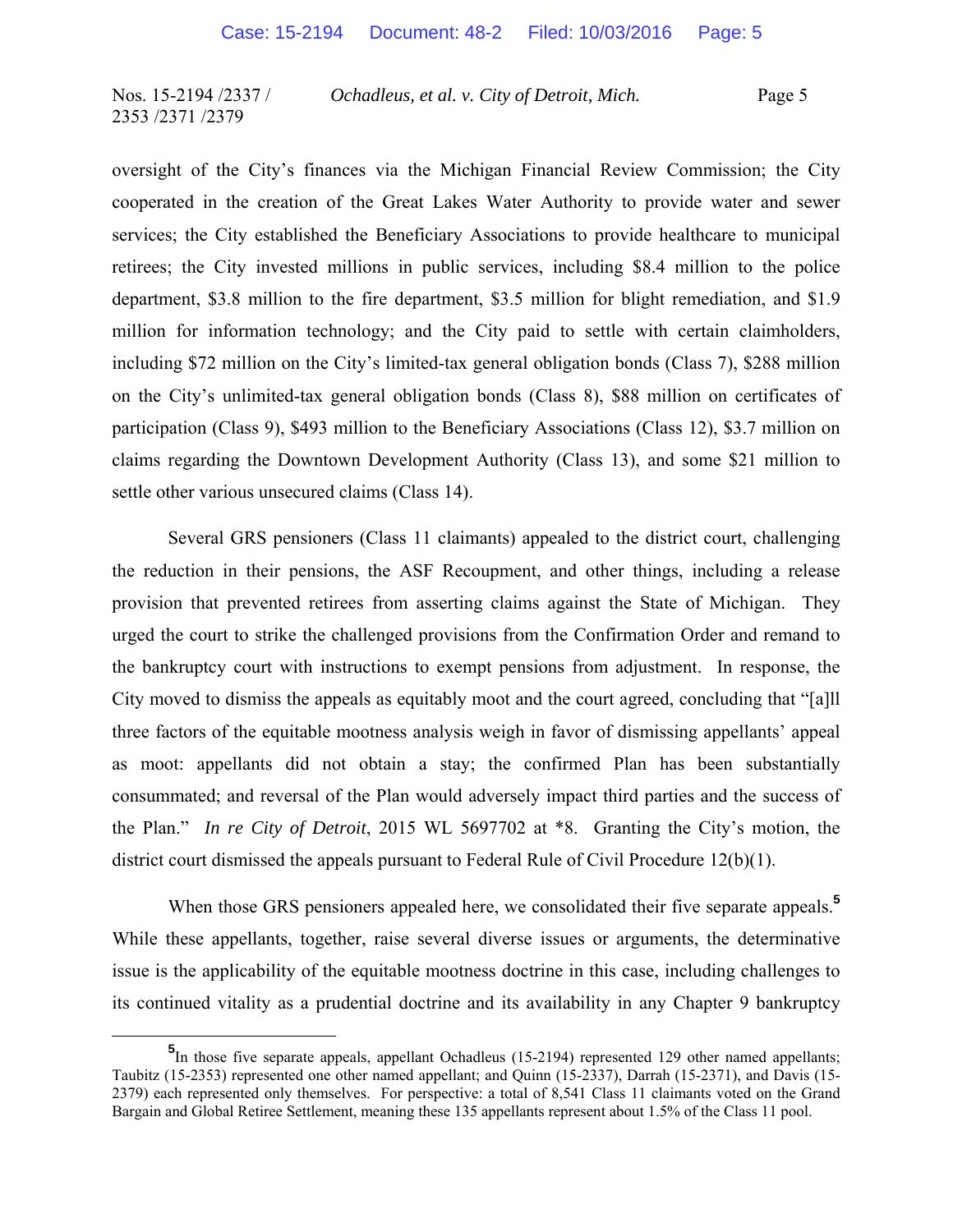case. Ultimately, therefore, our determination that equitable mootness applies to these facts and to this Confirmation Order ends this appeal and forecloses any other claims or arguments.

#### **II.**

 We review the district court's equitable mootness determination *de novo*. *In re United Producers, Inc.*, 526 F.3d 942, 947 (6th Cir. 2008). Equitable mootness is not technically "mootness"—constitutional or otherwise—but is instead "a prudential doctrine that protects the need for finality in bankruptcy proceedings and allows third parties to rely on that finality" by "prevent[ing] a court from unscrambling complex bankruptcy reorganizations when the appealing party should have acted before the plan became extremely difficult to retract." *In re Ormet Corp.*, 355 B.R. 37, 40-41 (S.D. Ohio 2006) (relying on *In re Grimland, Inc.*, 243 F.3d 228, 231 (5th Cir. 2001), and *In re PWS Holding Corp.*, 228 F.3d 224, 236 (3d Cir. 2000)). That is, unlike conventional mootness, equitable mootness is not concerned with the court's ability or inability to grant relief; it is concerned with protecting the good faith reliance interests created by implementation of the bankruptcy plan from being undone afterwards. *See In re UNR Indus., Inc.*, 20 F.3d 766, 769 (7th Cir. 1994) ("There is a big difference between *inability* to alter the outcome (real mootness) and *unwillingness* to alter the outcome ('equitable mootness').").

 More akin to waiver or forfeiture (or perhaps estoppel) than to conventional mootness, equitable mootness is "grounded in the notion that, with the passage of time after a judgment in equity and implementation of that judgment, effective relief on appeal becomes impractical, imprudent, and therefore inequitable." *See In re United Producers*, 526 F.3d at 947 (internal quotation marks omitted). Stated bluntly, equitable mootness negates appellate review of the confirmation order or the underlying plan, regardless of the problems therein or the merits of the appellant's challenge. *Cf. In re Made in Detroit, Inc.*, 414 F.3d 576, 581 (6th Cir. 2005).

We analyze equitable mootness under a three-part test: (1) whether a stay has been obtained; (2) whether the plan has been "substantially consummated"; and (3) whether the relief requested would significantly and irrevocably disrupt the implementation of the plan or disproportionately harm the reliance interests of other parties not before the court. *See In re*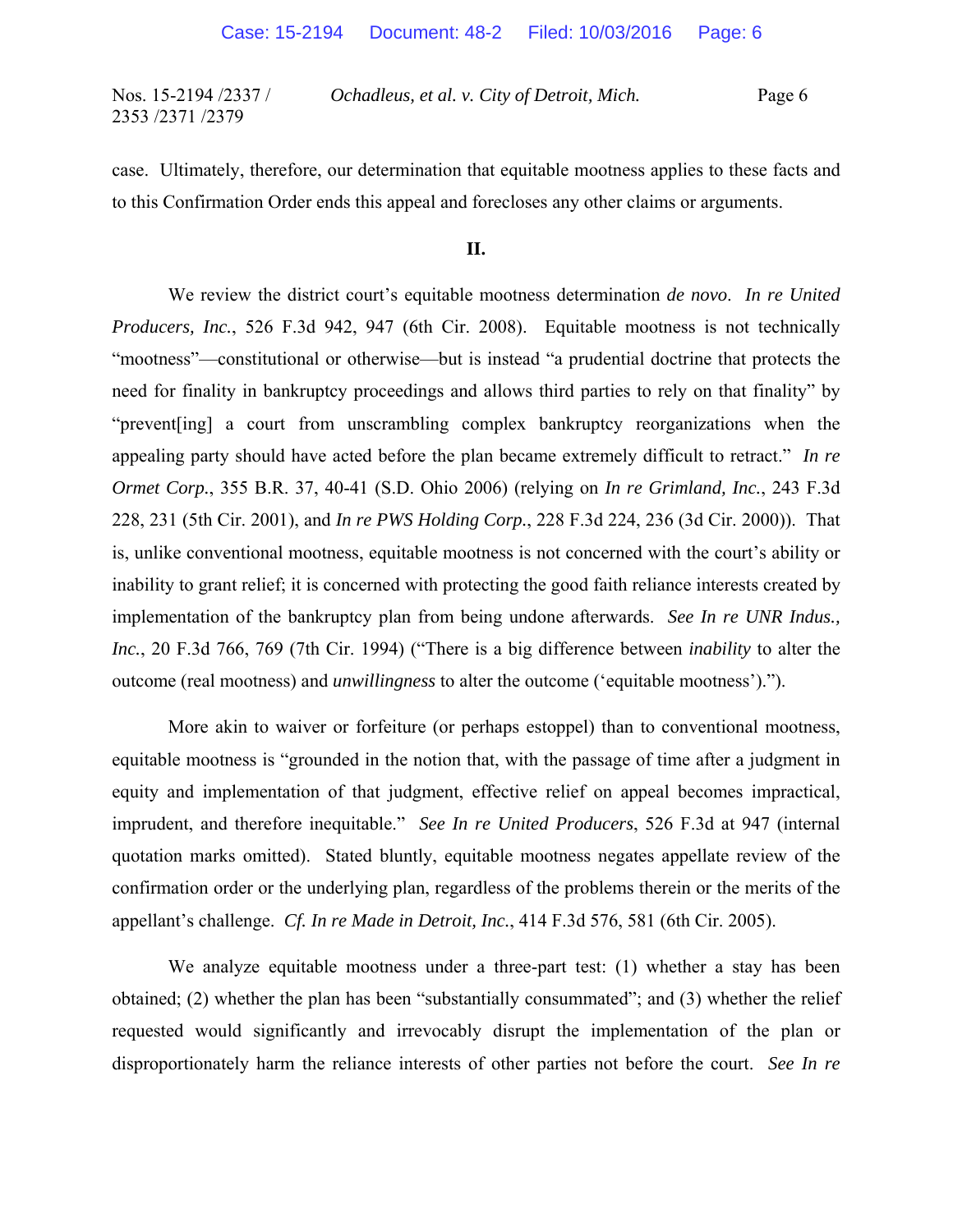*United Producers*, 526 F.3d at 947-48 (quotation marks and citations omitted). Whether a stay of implementation of the plan has been obtained is significant because:

When an appellant does not obtain a stay of the implementation of a confirmation plan, the debtor will normally implement the plan and reliance interests will be created. Thus, the failure to obtain a stay will count against the appellant in determining whether an appeal should be denied on equitable mootness grounds. The failure to seek a stay . . . is not necessarily fatal . . . [but neither is merely seeking a stay sufficient in and of itself, as] a stay not sought, and a stay sought and denied, lead equally to the implementation of the plan of reorganization.

*Id.* at 948 (quotation marks, editorial marks, citations, and paragraph break omitted).

 We measure "substantial consummation" by the Bankruptcy Code definition, which considers the extent of the debtor's transfer of property, assumption of responsibilities, and distribution of assets as prescribed by the plan. *See* 11 U.S.C. § 1101(2). "If a plan has been substantially consummated there is a greater likelihood that overturning the confirmation plan will have adverse effects on the success of the plan and on third parties." *In re United Producers*, 526 F.3d at 948. But even after substantial consummation, equitable mootness is not necessarily appropriate. *Id.* The most important factor is whether the relief requested would affect the rights of third parties or the overall success of the plan. *Id.* This requires a case-bycase assessment of the feasibility and effect of the relief requested, and determination of "whether it amounts to a piecemeal revision of the plan or a wholesale rewriting of it." *Id*.

 In this case, all three factors favor the application of equitable mootness: the appellants did not obtain a stay; the Plan has been substantially consummated, inasmuch as numerous significant—even colossal—actions have been undertaken or completed, many irreversible; and the requested relief of omitting the bargained-for (and by majority vote agreed-upon) pension reduction would necessarily rescind the Grand Bargain, its \$816 million in outside funding, and the series of other settlements and agreements contingent upon the Global Retiree Settlement, thereby unravelling the entire Plan and adversely affecting countless third parties, including, among others, the entire City population. *See In re City of Detroit*, 2015 WL 5697702 at \*8.

 This is not a close call. In fact, the doctrine of equitable mootness was created and intended for exactly this type of scenario, to "prevent[] a court from unscrambling complex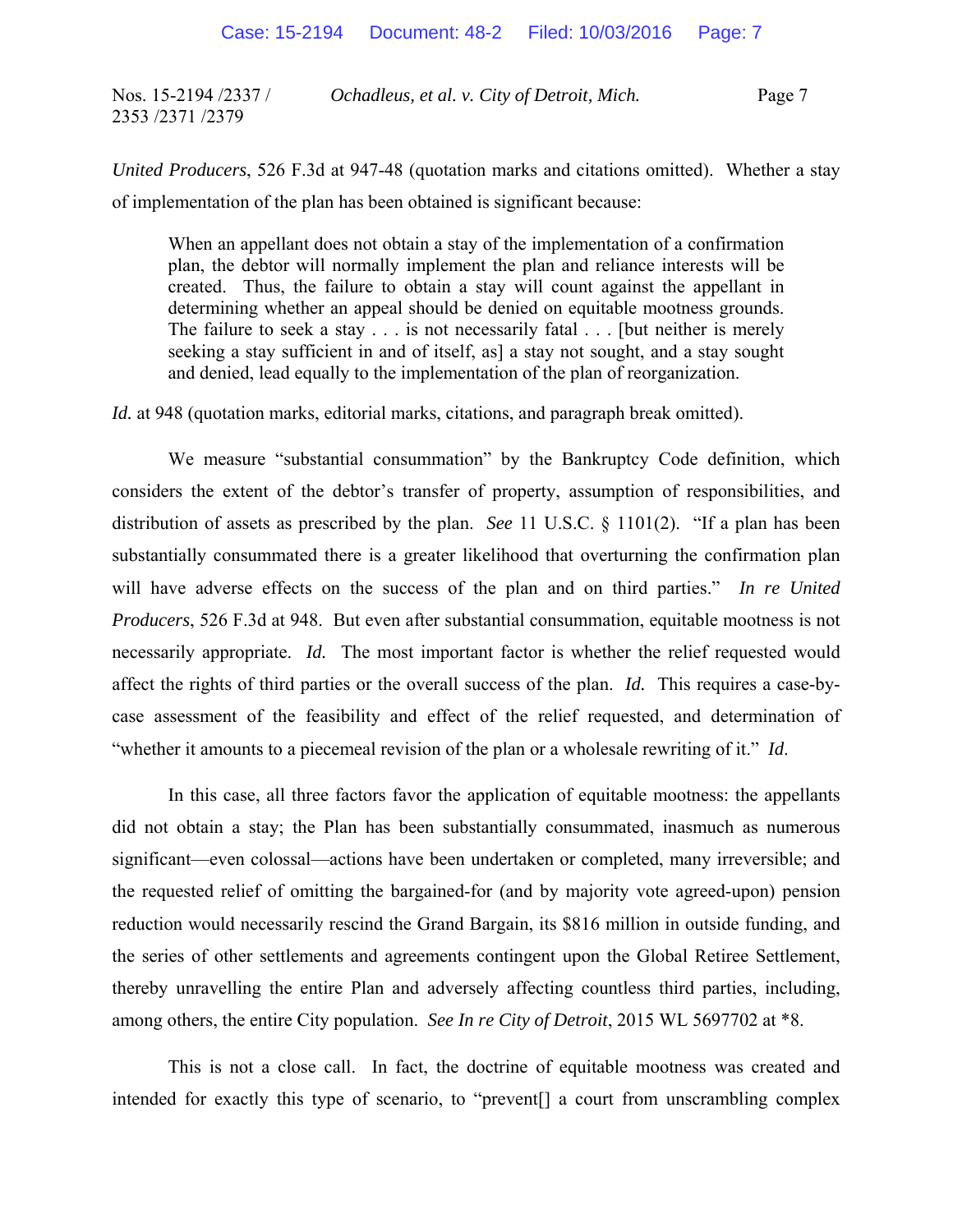bankruptcy reorganizations" after "the plan [has become] extremely difficult to retract." *See Nordhoff Investments, Inc. v. Zenith Elecs. Corp.*, 258 F.3d 180, 185 (3d Cir. 2001). The Grand Bargain was contingent on the Global Retiree Settlement as negotiated. Altering the pension reduction would mean rescinding the Global Retiree Settlement and, consequently, nullifying the Grand Bargain. Given the immensity of the Grand Bargain, even within this enormous bankruptcy, such a drastic action would unavoidably unravel the entire Plan, likely force the City back into emergency oversight, and require a wholesale recreation of the vast and complex web of negotiated settlements and agreements. At this point, the harm to the City and its dependents—employees and stakeholders, agencies and businesses, and 685,000 residents—so outweighs the harm to these appellants that granting their requested relief and unravelling the Plan would be "impractical, imprudent, and therefore inequitable." *See In re United Producers*, 526 F.3d at 947. In short, this is the scenario that equitable mootness was designed to avoid.

#### **III.**

 The appellants raise two challenges without regard to the particular facts of this case. First, they argue that equitable mootness, being an abdication of our jurisdiction on prudential grounds, is no longer a viable doctrine under the Supreme Court's evolving case law. In the alternative, they argue that equitable mootness does not apply in Chapter 9 bankruptcies.**<sup>6</sup>**

#### **A.**

 The appellants point to recent Supreme Court opinions in which the Court reversed judgments that had dismissed cases on prudential grounds, and emphasize the Court's language in those opinions about the obligation of the federal courts to decide cases within their jurisdiction. *See*, *e.g.*, *Lexmark Intern., Inc. v. Static Control Components, Inc.*, 134 S. Ct. 1377, 1388 (2014) (reversing a dismissal based on "prudential standing" or "statutory standing,"

**<sup>6</sup>** <sup>6</sup>A frequent misnomer in the appellants' briefing warrants mention here: despite their misleading headings and attempts at limiting language, many of the appellants' specific reasons or arguments against extending equitable mootness beyond its established Chapter 11 context and into Chapter 9 are actually arguments against the viability of equitable mootness at all, in any bankruptcy chapter. If we were to accept these arguments as a reason to preclude equitable mootness in Chapter 9, we would correspondingly be accepting (and endorsing) a reason to abolish equitable mootness altogether. But, as we explain in § III.A, that is something we cannot do. We, therefore, decline to address any of these arguments or reasons individually and instead reject them all categorically under the reasoning in § III.A. In § III.B, we address only the arguments that distinguish Chapter 9 from Chapter 11.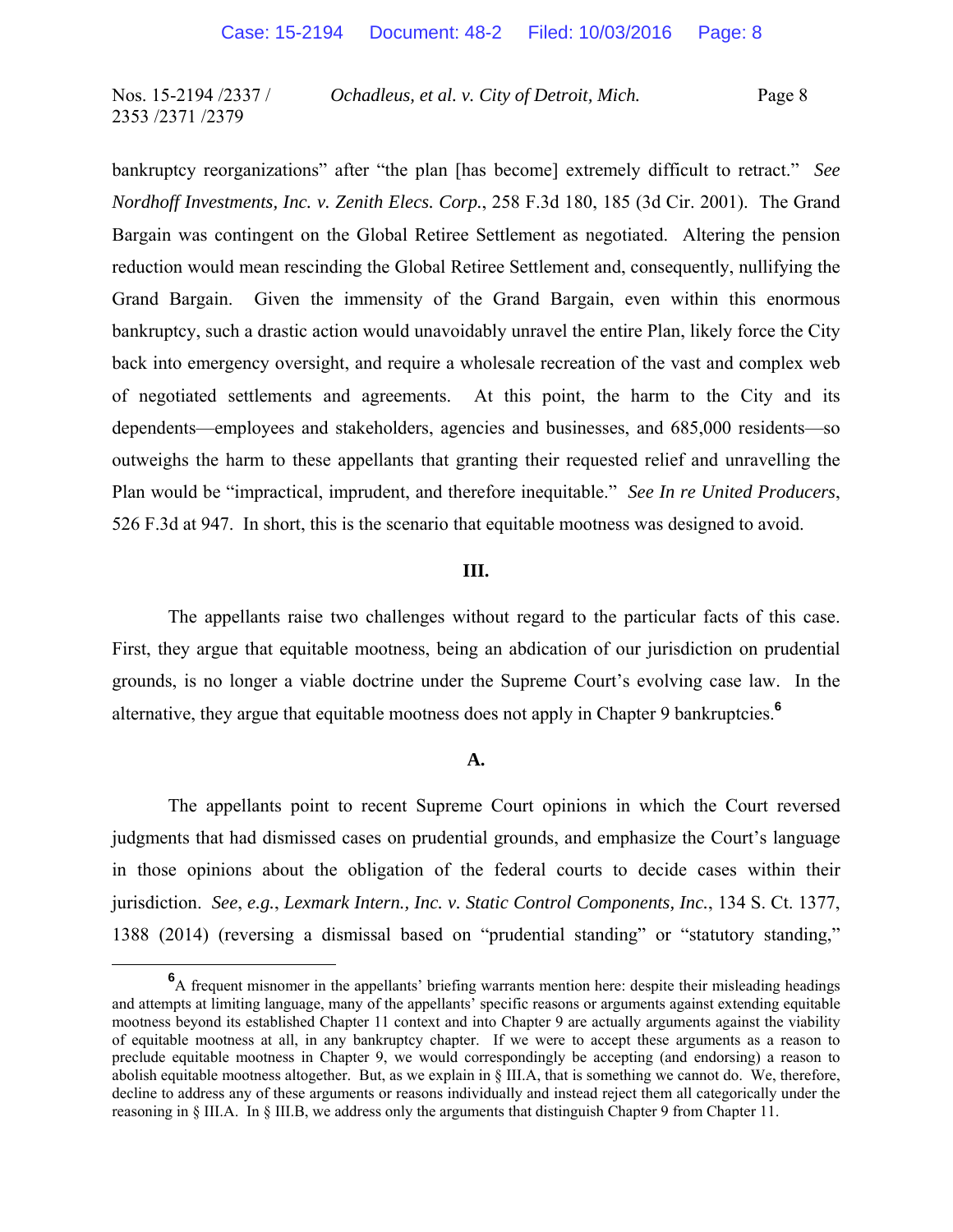though the issue was whether the statute authorized suit by the named plaintiff); *Susan B. Anthony List v. Driehaus*, 134 S. Ct. 2334, 2347 (2014) (questioning but declining to "resolve the continuing vitality of the prudential ripeness doctrine," upon acknowledging its "tension with [the Court's] recent reaffirmation of the principle that a federal court's obligation to hear and decide cases within its jurisdiction is virtually unflagging" (quotation marks and citations omitted)); *Zivotofsky v. Clinton*, 132 S. Ct. 1421, 1427 (2012) (emphasizing the narrowness of the judicial-question doctrine, and opining that "the Judiciary has a responsibility to decide cases properly before it, even those it would gladly avoid" (quotation marks and citation omitted)).

 That is a fair reading of those cases and the inference drawn is not unreasonable: the Supreme Court has expressed disfavor for prudential doctrines that abdicate jurisdiction and has emphasized the duty federal courts have to exercise jurisdiction. But those are not bankruptcy cases and their holdings neither expressly nor necessarily extend to equitable mootness.

 More importantly, even if the Supreme Court would abolish equitable mootness, it has not yet done so (nor has any circuit). Equitable mootness is the law of the Sixth Circuit, *see In re United Producers*, 526 F.3d at 947, and we continue to apply it, *see In re Schwartz*, 636 F. App'x 673 (6th Cir. 2016). Consequently, we cannot reject it or abolish it in this appeal. *See Salmi v. Sec'y of Health & Human Servs.*, 774 F.2d 685, 689 (6th Cir. 1985) (explaining that one panel cannot overrule the decision of another panel). Equitable mootness is a viable doctrine.

#### **B.**

 The appellants also argue that even if equitable mootness survives, it does not apply in Chapter 9 cases.<sup>7</sup> As they point out, we in the Sixth Circuit have never before applied equitable mootness in a Chapter 9 case, applying it until now only in Chapter 11 cases. Several other courts have extended it to Chapters 7 and 13, but only three opinions nationwide have ever applied it in Chapter 9, and those did so with little analysis. *See Alexander v. Barnwell Cnty. Hosp.*, 498 B.R. 550 (D.S.C. 2013); *In re City of Vallejo*, 551 F. App'x 339 (9th Cir. 2013); *In re City of Stockton*, 542 B.R. 261, 273-74 (9th Cir. BAP 2015) (citing with approval *In re City of* 

**<sup>7</sup>** *See* footnote 6, *supra*.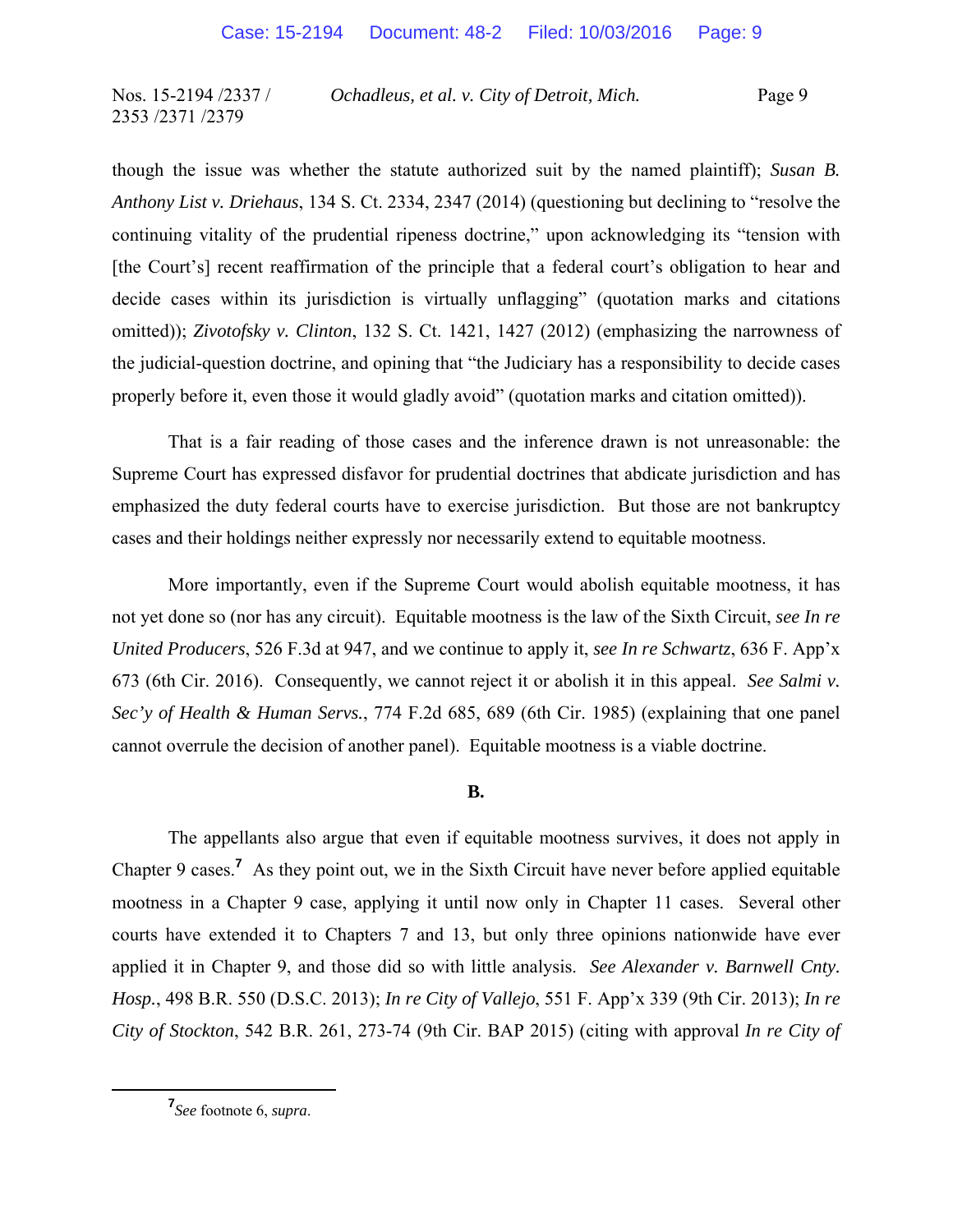*Detroit*, 2015 WL 5697779, on appeal here, and rejecting or distinguishing *Bennett*, *see infra*, "because the constitutional and political concerns that troubled [it] [we]re not present").

 The appellants, however, rely on the only other opinion to consider equitable mootness in the Chapter 9 context, an Alabama district court case (currently pending on appeal in the 11th Circuit) that declared equitable mootness inapplicable in Chapter 9 cases: *Bennett v. Jefferson County*, 518 B.R. 613 (N.D. Ala. 2014). In *Bennett*, when Jefferson County was forced into bankruptcy by the overwhelming cost of its sewer system, one aspect of its plan was a drastic increase in sewer rates; the *Bennett* appellants (representing all municipal "Ratepayers" and designated as such) claimed that the increase in rates—without vote or voter approval—violated the state constitution. *Id*. at 628-29. Jefferson County moved to dismiss the appeal on the basis of equitable mootness, but the court refused, because, among other reasons, the County-Ratepayer relationship was significantly different from the normal debtor-creditor relationship in a Chapter 11 bankruptcy. *See id*. at 634-35. As the sole public-utility-sewer-service provider, Jefferson County was a monopoly enterprise and the Ratepayers were captive customers whose only protection from such increases was the political process (i.e., the right to vote on proposed rate increases and the office holders responsible), which the bankruptcy order denied them:

The Ratepayers are not investors or shareholders whose stake in this case is limited to the amount of their investment; they are citizens of the County dependant [sic] upon the County for provision of basic sewer service. As such, they are the revenue source for payment of the New Sewer Warrants; however, their interest is not limited to a finite financial amount. Rather, their interest in continuing to receive essential sewer service is not protected by the political system of County governance nor do they have a voice in future rate-making.

*Id*. at 638 (footnote omitted). The *Bennett* court denied Jefferson County's motion to dismiss on the basis of equitable mootness and allowed the appeal to proceed on the merits. *Id.* at 640.

 Even though the circumstances in *Bennett* are validly distinguished from the usual equitable mootness scenario, this does not require the conclusion that equitable mootness does not apply in *any* Chapter 9 case. Instead, the better conclusion drawn from *Bennett*'s facts is that Jefferson County could not meet the third equitable mootness factor under a "case-by-case" assessment," *see In re United Producers*, 526 F.3d at 948. Because of the unusual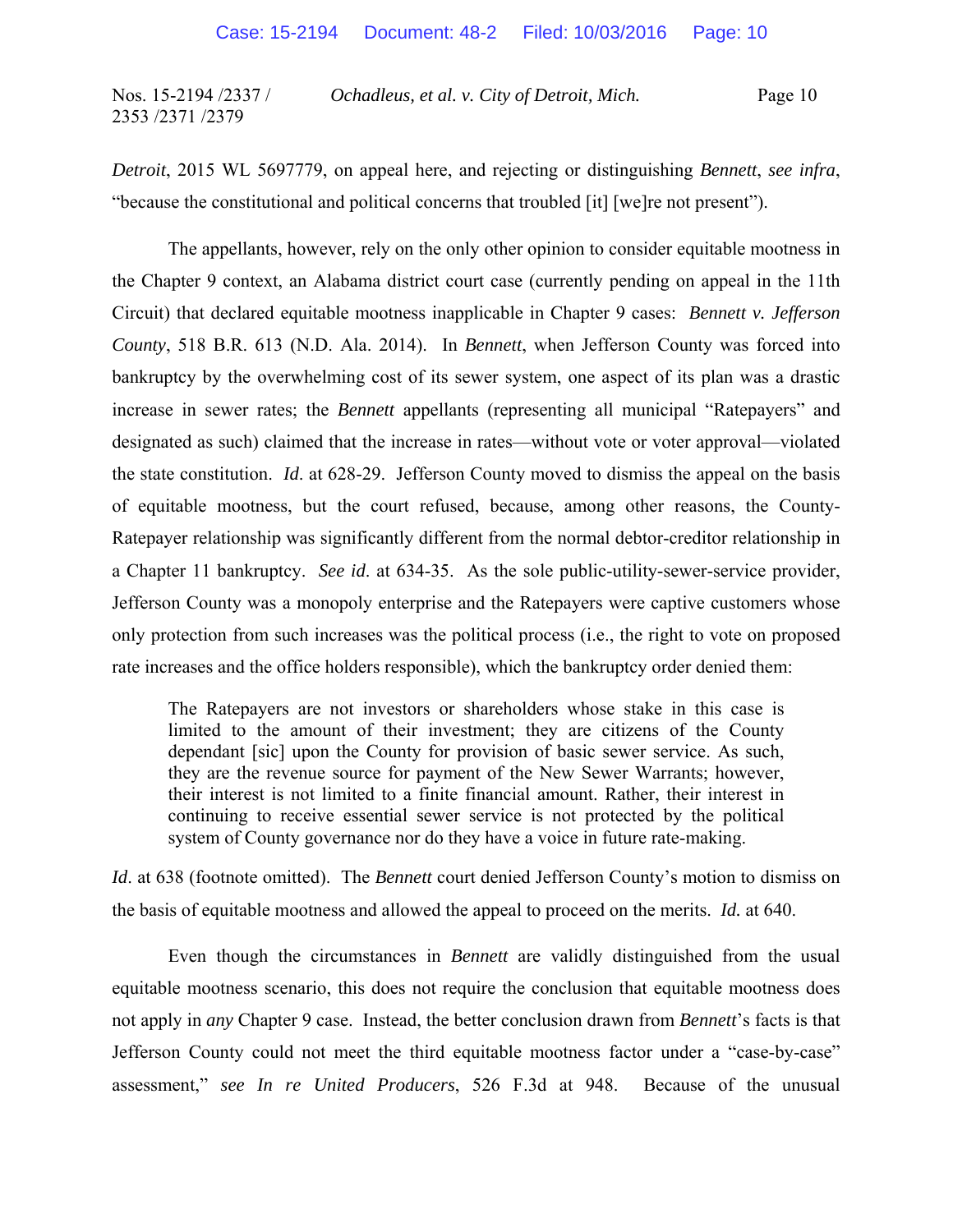circumstances, the potential harm to third-party reliance interests from unraveling the Jefferson County plan would not outweigh the harm inflicted on those captive Ratepayer "creditors" by allowing the plan's drastic rate increase to go unchallenged. Consequently, the application of equitable mootness was not appropriate (i.e., not equitable) in that particular fact scenario.

 In the present case, the GRS pensioners/appellants were promised an amount certain and, though perhaps not traditional "creditors" in the most ordinary sense, they are—importantly not non-party, captive customers like the Ratepayers in *Bennett*, at risk of being subjected to an unlimited financial obligation, namely, a 365% rate increase to continue forever. Moreover, unlike the Ratepayers in *Bennett* who were denied a vote on that increase (that being their primary complaint, in fact), these pensioners, as Class 11 claimants, *were* given a vote on the pension reduction and 73% of the Class voted for it. Presumably, the appellants here voted against it, but they *were* given an opportunity in public hearings to present argument and evidence, and they were given a vote.**<sup>8</sup>**

 The facts in *Bennett* are drastically different from the facts in this case, and *Bennett*'s rationale and conclusion are simply not applicable here, where we do not have a deprivation of the political process, a class of otherwise uninvolved participants (captive customers) as creditors, or imposition of an unlimited price increase on them. Moreover, one could reasonably submit that *Bennett*'s especially unusual facts make it a poorly suited case for a universal proclamation that equitable mootness *never* applies in Chapter 9 bankruptcies. But the *Bennett* opinion contains no hesitancy or self-restraint, announcing unequivocally that "equitable mootness does not apply to challenges to a Confirmation Order in Chapter 9 proceedings." *Bennett*, 518 B.R. at 635.

 In rejecting Jefferson County's contention that equitable mootness applies "in Chapter 9 appeals exactly as it applies in Chapter 11 appeals," *id.*, the *Bennett* opinion touts the differences between Chapter 9 "municipal reorganization" and Chapter 11 "general reorganization": "first,

**<sup>8</sup>** <sup>8</sup>Note that the parameters of these two "votes" are drastically different, in that the vote denied the Ratepayers in *Bennett* was either a public referendum on the sewer rate increase or a county-wide general election of the responsible public office-holders, whereas the vote here was merely a majority vote on the acceptance or rejection of the Global Retiree Settlement by the bankruptcy's specific "Class 11 claimant" creditors.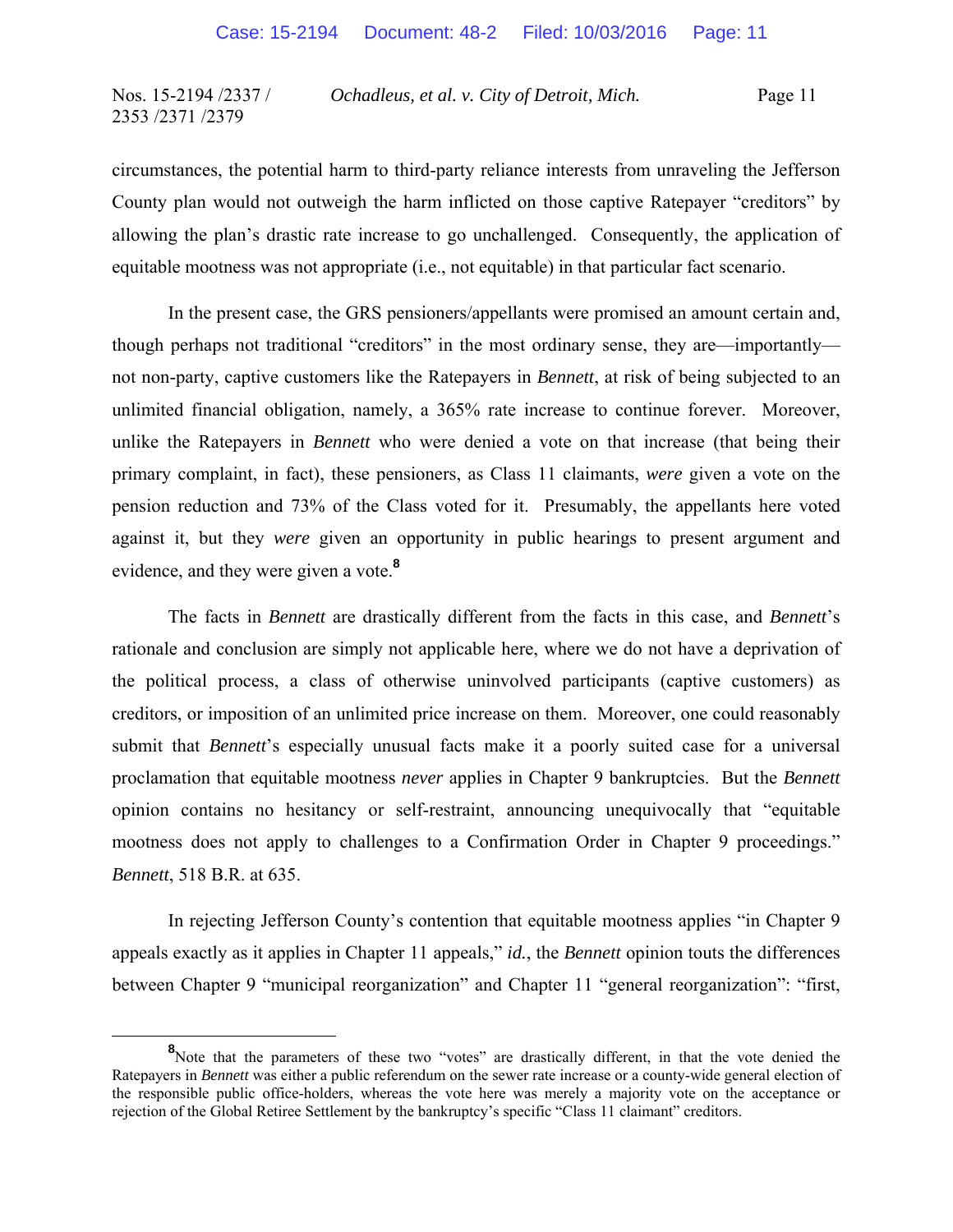the law must be sensitive to the issue of the sovereignty of the States; [] second, a municipality is generally not a business enterprise operating for profit[] and there are no stockholders." *Id*. at 636 (quotation marks, editorial marks, citations, and footnote omitted). And, third, the "prudential concerns" or "underlying policies" are different: the "policies underlying Chapter 11 are preserving going concerns and maximizing property available to satisfy creditors," whereas "[t]he policy underlying Chapter 9 is not future profit, but rather continued provision of public services." *Id.* (quotation marks, editorial marks, and citations omitted). This is an accurate description of differences, to be sure, but the *Bennett* opinion never explains *why these differences matter*; why, based on these differences, would equitable mootness apply in Chapter 11 but not Chapter 9?**<sup>9</sup>**

 The simple answer is that these differences do not matter. The fact that the debtor is a municipality, with state sovereignty,<sup>10</sup> rather than a business enterprise does not reduce the municipal debtor's rights in bankruptcy. Actually the opposite is true: "Many of the protections afforded to creditors in the other [bankruptcy] chapters are missing in [C]hapter 9." *In re City of Desert Hot Springs*, 339 F.3d 782, 789 (9th Cir. 2003) (cited in the *Bennett* opinion). "Chapter 9 provides a [municipal] debtor with an array of bankruptcy powers to enable it to achieve financial rehabilitation with very few, if any, corresponding limitations and duties of the type to

**<sup>9</sup>** <sup>9</sup>The *Bennett* opinion does explain at length why one difference matters and, ultimately, relies exclusively on that one difference to justify its rejection of equitable mootness; that difference is that municipalities, unlike business enterprises, provide public services and engage in the political process. *See Bennett*, 518 B.R. at 636-38; at 636 ("the interest of the public in the provision of governmental services"); at 637 ("place substantial future financial obligations on the citizens of Jefferson County without representation"); at 637 ("the County's ceding of its future authority to set sewer rates to the bankruptcy court . . . would not arise in private contracts under a Chapter 11 plan"); at 638 (under the plan, the citizens' "interest in continuing to receive essential sewer service is not protected by the political system of County governance nor do they have a voice in future rate-making").

Importantly, that is the very difference discussed in the preceding four paragraphs above, the difference that necessarily distinguishes *Bennett* from the present case. Because this concern about public services and political process does not arise in every Chapter 9 bankruptcy case—as it clearly does not arise in the present case—it is not a valid reason to conclude that equitable mootness does not apply in *any* Chapter 9 bankruptcy case.

**<sup>10</sup>**Because *Bennett*'s forceful but aimless language about this sovereignty issue does not articulate why it matters to the applicability of equitable mootness, and therefore could be misread as questioning the constitutionality of municipal bankruptcy itself, *see* 518 B.R. at 636 ("Chapter 9 places federal law in juxtaposition to the rights of states to create and govern their own subdivisions"), it bears mention that Chapter 9 municipal bankruptcy is constitutional. *See United States v. Bekins*, 304 U.S. 27, 51 (1938); *see also Franklin Calif. Tax-Free Trust v. Puerto Rico*, 805 F.3d 322, 327 (1st Cir. 2015) (*affirmed*, 579 U.S. --, 136 S. Ct. 1938 (2016)); *In re City of Detroit*, 504 B.R. 97, 136-54 (Bankr. E.D. Mich. 2013) (analyzing the constitutionality of Chapter 9 in this case).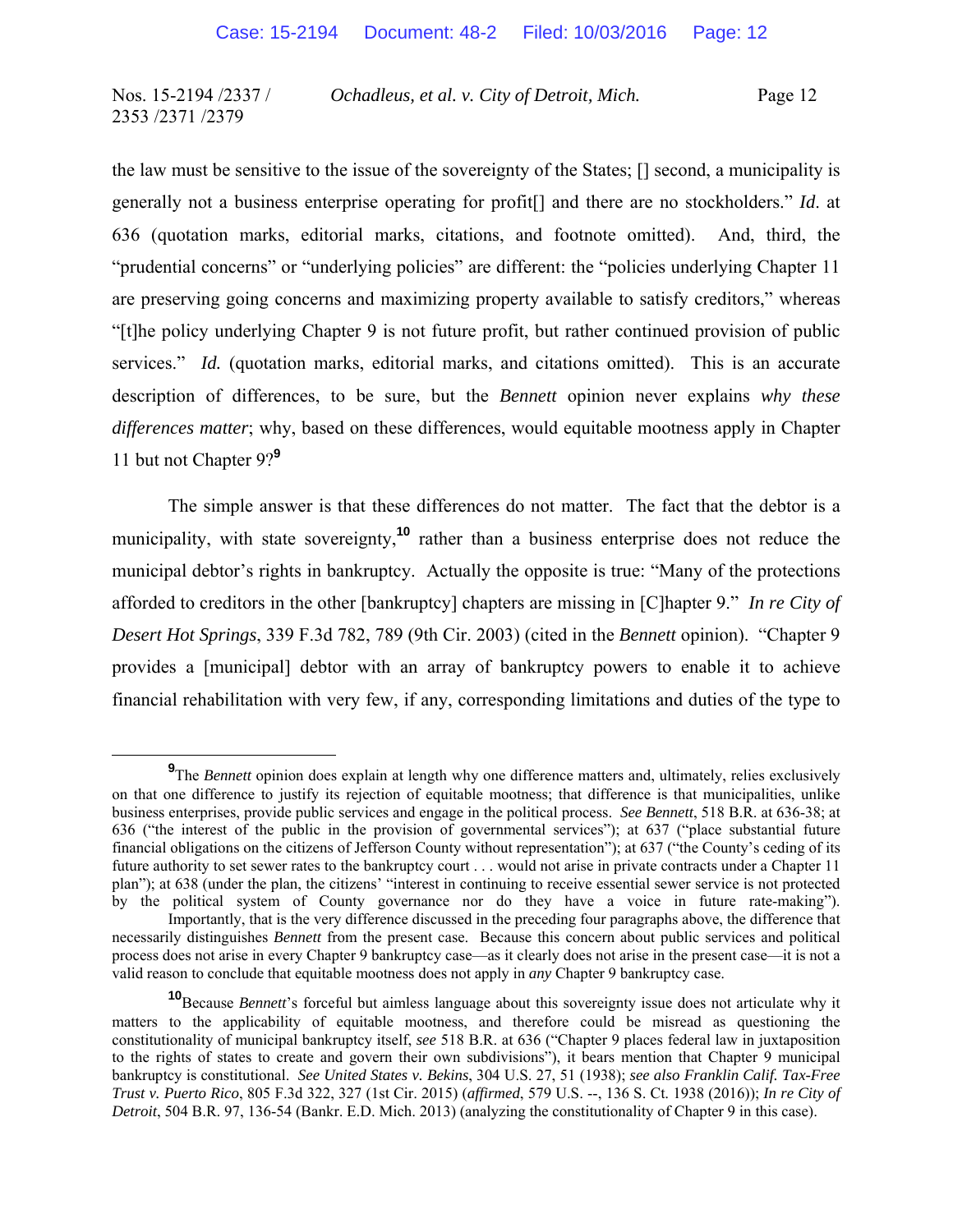which a Chapter 11 debtor is subject." *Id.* (quotation marks, editorial marks, and citations omitted). That is, the statutory differences generally favor the Chapter 9 municipal debtor.

 Moreover, the fact that a municipality does not operate for profit, have shareholders, or risk liquidation (factors warranting a plan's "maximizing property available to satisfy creditors" upon liquidation) does not mean that a municipality has any less interest in finality or good faith reliance on the effectuation of its bankruptcy plan. In this case, the City of Detroit not only had numerous stakeholders and employees—on a scale equivalent to even a very large business enterprise—it also had over 100,000 creditors and 685,000 residents relying on its Plan. As the district court put it: "If the interests of finality and reliance are paramount to a Chapter 11 private business entity with investors, shareholders, and employees, [thus justifying equitable mootness,] then these interests surely apply with greater force to the City's Chapter 9 Plan, which affects thousands of creditors and residents." *In re City of Detroit*, 2015 WL 5697702 at \*5.

 On appeal, the appellants attempt to complete *Bennett*'s reasoning as to why, based on the differences between Chapter 11 and Chapter 9, equitable mootness should apply in Chapter 11 but not Chapter 9. They have three basic theories. In one, they argue that the purpose of equitable mootness is to protect a business in Chapter 11 reorganization from the "catastrophic consequence" of compelled liquidation and, because liquidation is not an option in Chapter 9, equitable mootness does not apply in Chapter 9. This is not persuasive. We do not agree that protection against liquidation is the sole purpose of equitable mootness, or even a necessary purpose. Rather, the dual purposes most commonly attributed to equitable mootness are to achieve finality in bankruptcy proceedings and to protect the good faith reliance interests created by implementation of the bankruptcy plan. But as we have already explained, these purposes apply with as much force in Chapter 9 cases—particularly this one—as in Chapter 11, and possibly more.

 Their second theory is premised on the fact that "substantial consummation," the second element of equitable mootness, is a term specifically defined in Chapter 11 for Chapter 11, *see*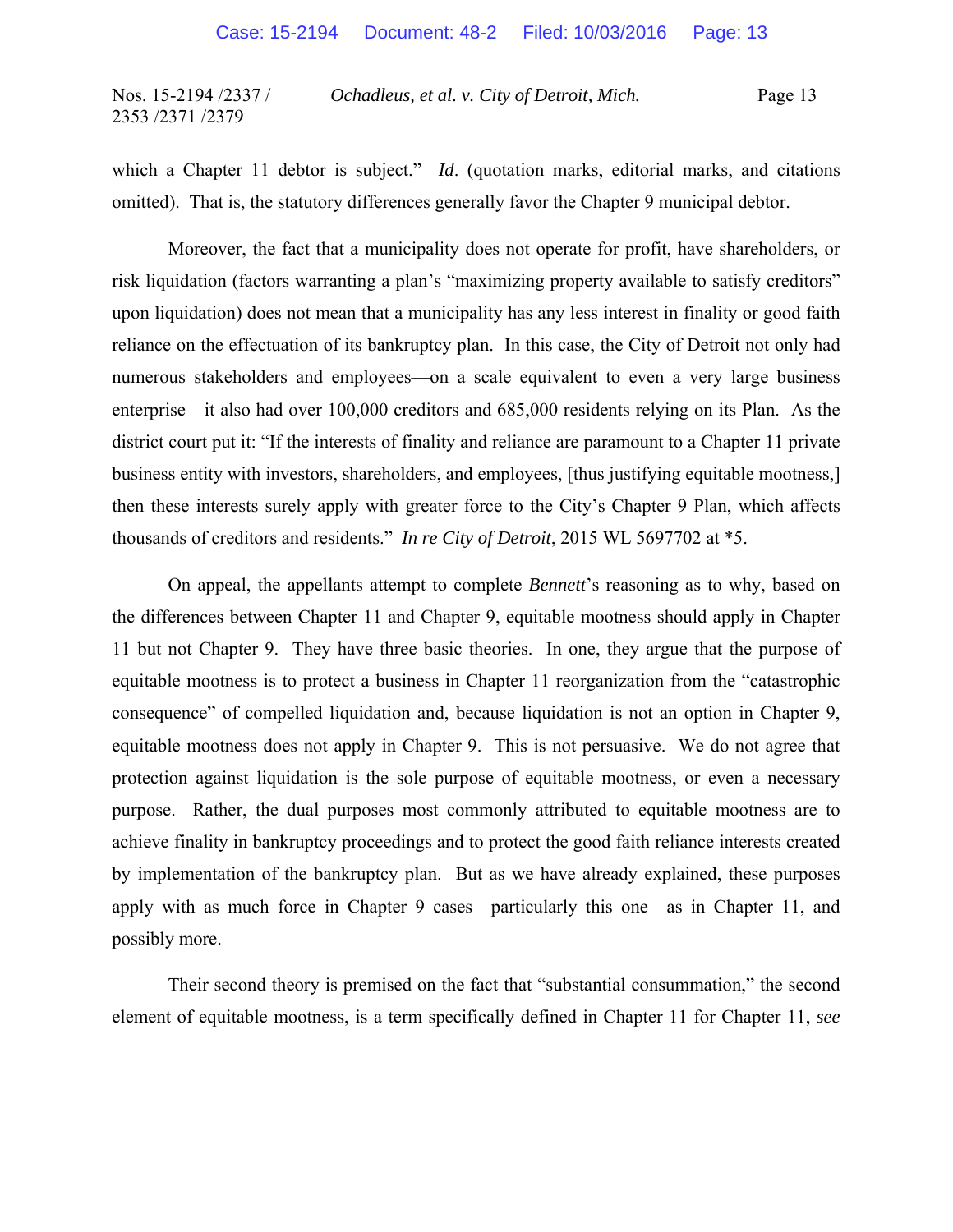11 U.S.C. § 1101(2),11 but does not appear in Chapter 9, *see* 11 U.S.C. §§ 103(f), 103(g),  $& 901(a)$ . Thus, they argue that, because "substantial consummation" is required for equitable mootness but omitted from Chapter 9, the entire doctrine of equitable mootness is barred from Chapter 9. But equitable mootness is a doctrine outside of the Code entirely, both Chapters 11 and 9. It did not require, at conception, any codified definitions or terms; it did, however, require, as a qualifying element, a conceptual means "to determine the extent to which the plan ha[d] progressed," *In re United Producers*, 526 F.3d at 948, and the means chosen is the § 1101(2) definition of substantial consummation. To be sure, the court could have crafted its own definition, adopted one from elsewhere (such as contract or tort law), or even appropriated the  $\S 1101(2)$  language without citation. Simply put, we cannot agree that the use of a codified definition as an element necessarily places the entire non-Code doctrine within the exclusive confines of that definition's particular Code chapter. Rather than restrict equitable mootness to Chapter 11, we would be better served by merely removing the citation to  $\S$  1101(2) and allowing the written definition to stand on its own terms. On its own terms, "substantial consummation" applies just as well in Chapter 9 circumstances as it does in Chapter 11.**<sup>12</sup>**

 The third theory on which the appellants proceed starts with the fact that, while Chapter 11 empowers the court to modify the plan, Chapter 9 authorizes only the debtor municipality to modify the plan; the court cannot. *See* 11 U.S.C. §§ 941, 942. From this they argue that a debtor municipality could refuse all but the most extreme modification, one that would necessitate a wholesale rewriting of the plan and detrimentally affect the rights of third parties, thereby satisfying the main equitable mootness element in any Chapter 9 case. But such a refusal would be an act of bad faith, if the claimants were to seek only a "piecemeal revision" of the plan (that would neither disrupt its overall implementation nor harm the reliance interests springing from it) but the debtor municipality stubbornly and without cause refuses that modification. So this

**<sup>11</sup>**This provision says: "In this chapter [Chapter 11] . . . 'substantial consummation' means--(A) transfer of all or substantially all of the property proposed by the plan to be transferred; (B) assumption by the debtor or by the successor to the debtor under the plan of the business or of the management of all or substantially all of the property dealt with by the plan; and (C) commencement of distribution under the plan." 11 U.S.C. § 1101(2).

**<sup>12</sup>**Another way of looking at this is to recognize, as the appellants themselves have in their briefs, that Congress intended § 1101(2) to apply to specific Code provisions establishing cause for conversion or dismissal, § 1112(b)(4)(M), and limiting the time for plan modification, § 1127(b), not to equitable mootness.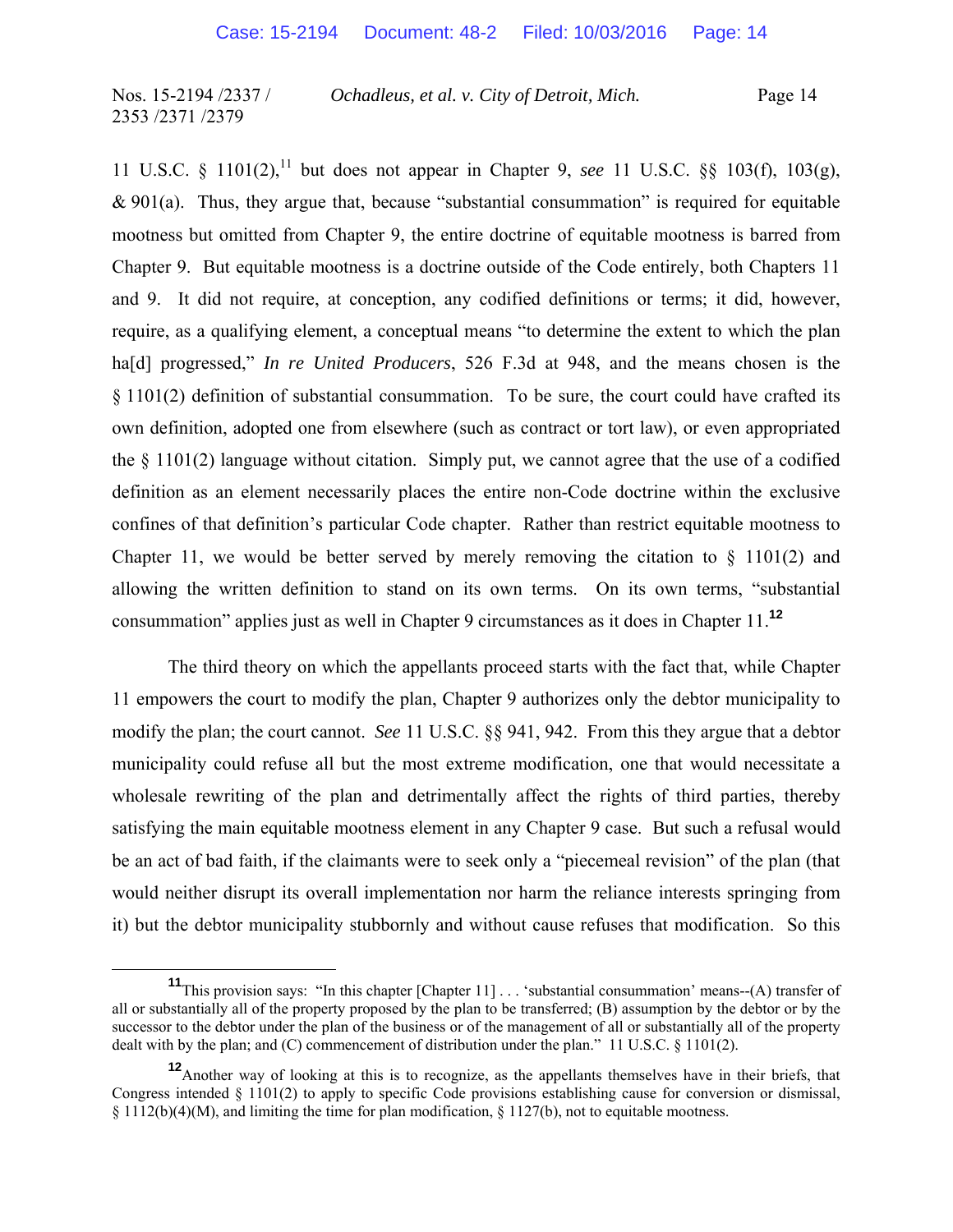argument is that the municipal debtor could act in bad faith and the court would be powerless to stop it. We are confident that a court would recognize such obvious bad faith misconduct, or the appellant would bring it to the court's attention, and that the court could capably determine what lesser modification a debtor municipality *could* enact if so inclined. Moreover, given that equitable mootness is an *equitable* doctrine, the court would be obliged to fully consider that bad faith misconduct.

 Ultimately, we do not find any of these three theories any more persuasive than *Bennett* itself, which we do not find compelling in the present circumstances. Considering the foregoing and the reasons stated by the district court, we conclude that equitable mootness applies to Chapter 9 cases just as it applies to Chapter 11. In fact, considering the particular facts of this case, equitable mootness likely applies "with greater force to the City's Chapter 9 Plan, which affects thousands of creditors and residents," *see In re City of Detroit*, 2015 WL 5697702 at \*5.

#### **IV.**

For the foregoing reasons, we AFFIRM the judgment of the district court.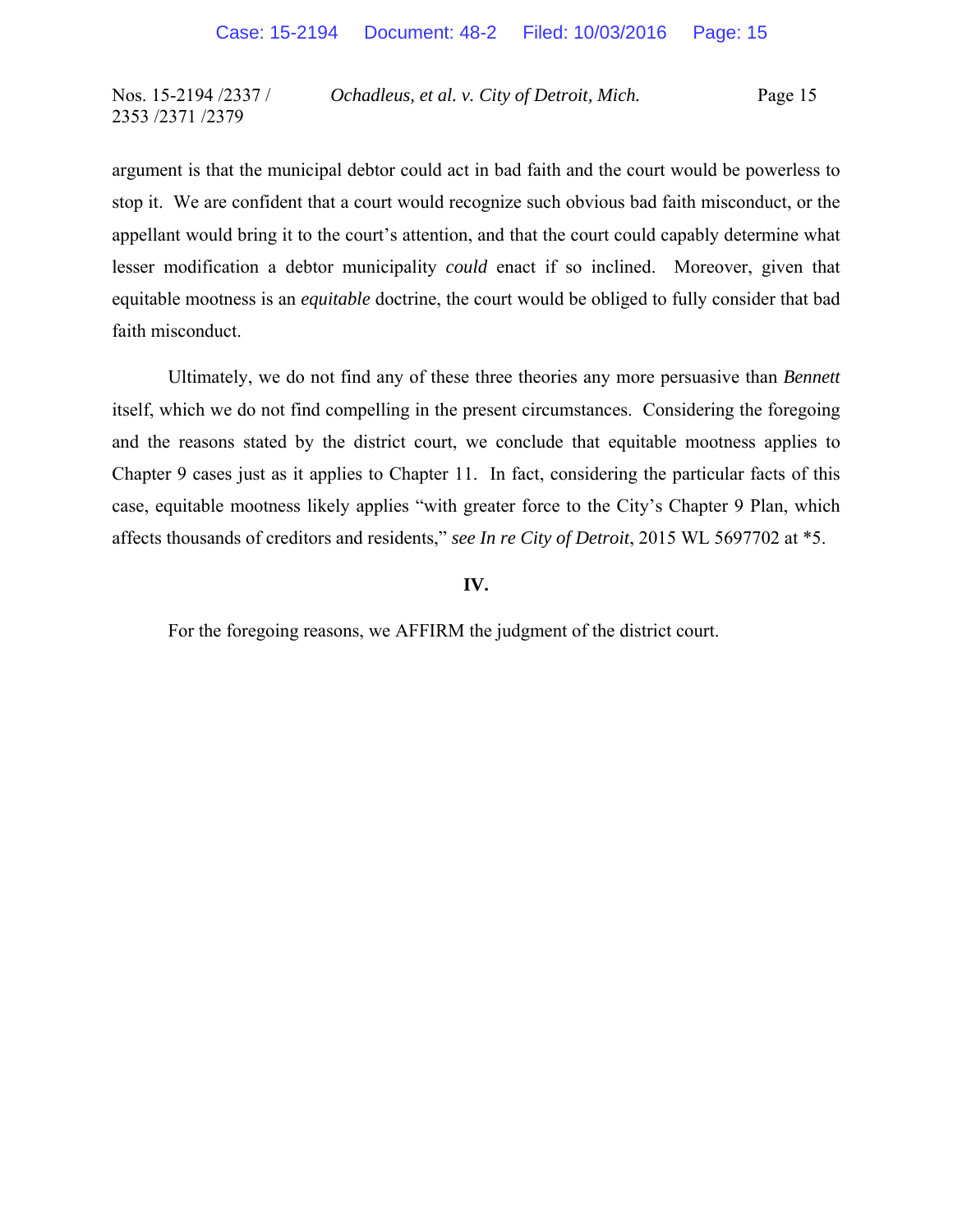Nos. 15-2194 /2337 / 2353 /2371 /2379

*Ochadleus, et al. v. City of Detroit, Mich.* Page 16

#### **DISSENT**

 $\frac{1}{2}$ 

 $\frac{1}{2}$ 

KAREN NELSON MOORE, Circuit Judge, dissenting. Judicial restraint is an undeniable virtue, but its pursuit should not lead to judicial abdication. This case illustrates how a decision *not* to decide a case can be the most consequential decision of all.

As every first-year law student learns, it is our job as judges "to say what the law is." *Marbury v. Madison*, 5 U.S. (1 Cranch) 137, 177 (1803). With this power, however, comes great responsibility. *Cf. Kimble v. Marvel Entm't, LLC*, 135 S. Ct. 2401, 2415 (2015). At times, we must recognize our own limits and decline to decide matters that are properly left to another day or a more concrete dispute, *e.g.*, *North Carolina v. Rice*, 404 U.S. 244, 246 (1971) (prohibition on deciding moot cases); *Muskrat v. United States*, 219 U.S. 346, 354, 357–58 (1911) (prohibition on giving advisory opinions), or avoid those issues that fall within the province or expertise of another branch of government, *see Baker v. Carr*, 369 U.S. 186, 217 (1962) (courts should avoid deciding "political questions"). Often, however, we must decide the hard cases even when we would rather not, and even if the legally correct decision results in an outcome that we dislike.

The current trend at the Supreme Court is toward a greater recognition of our "virtually unflagging obligation . . . to exercise the jurisdiction given [us]." *Quackenbush v. Allstate Ins. Co.*, 517 U.S. 706, 716 (1996) (first alteration in original) (quoting *Colorado River Water Conservation Dist. v. United States*, 424 U.S. 800, 821 (1976)). Where once we relied on "prudential" doctrines that used jurisdictional jargon to justify deciding not to decide a case, *e.g.*, *Elk Grove Unified Sch. Dist. v. Newdow*, 542 U.S. 1, 11–12 (2004), the Supreme Court is now skeptical of such self-imposed straitjackets, *see Lexmark Int'l, Inc. v. Static Control Components, Inc.*, 134 S. Ct. 1377, 1386 (2014). At bottom, this is a recognition that it is rarely our job as judges to decline to exercise our judicial power in a case that is otherwise within our jurisdiction. "Just as a court cannot apply its independent policy judgment to recognize a cause of action that Congress has denied, it cannot limit a cause of action that Congress has created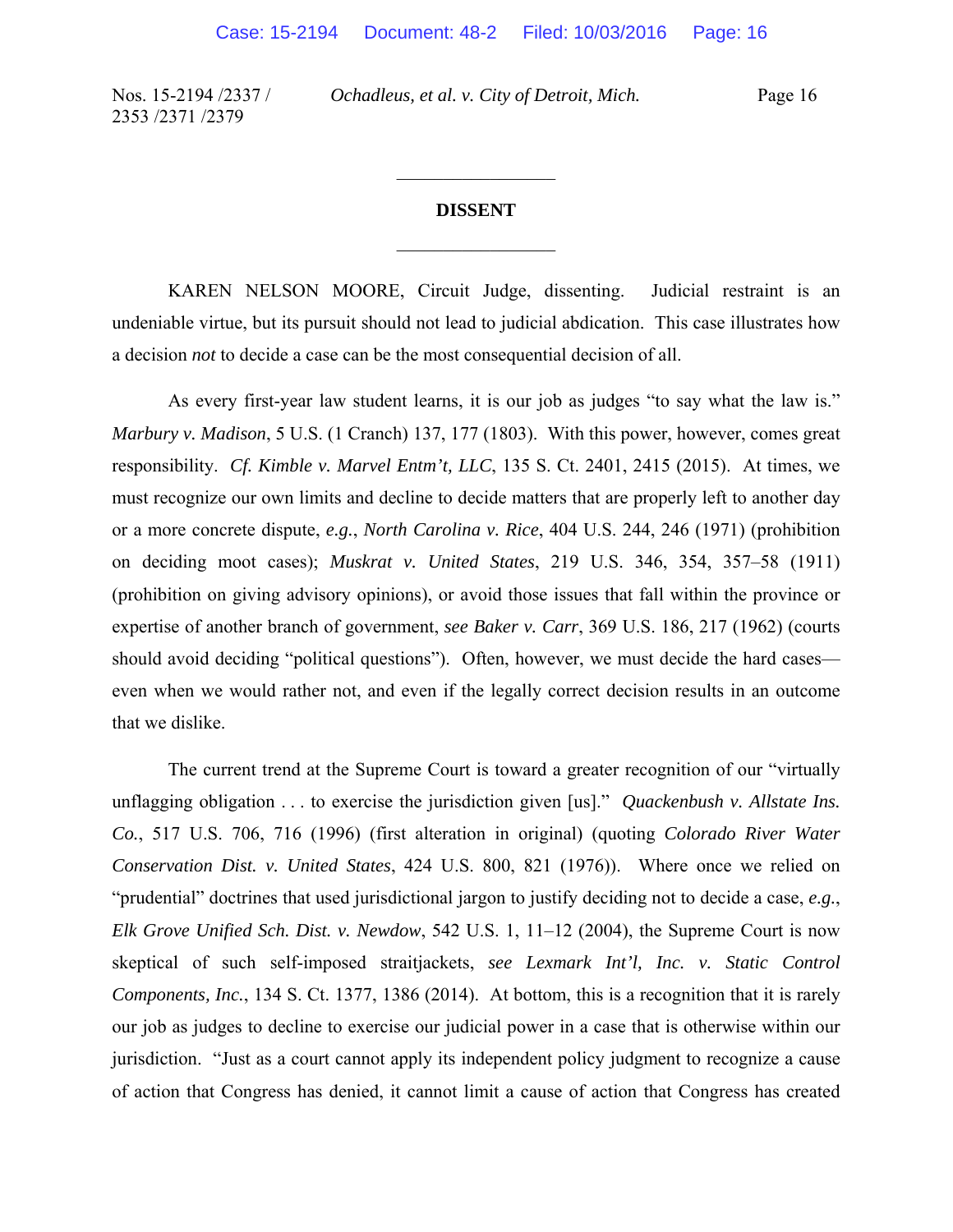merely because 'prudence' dictates." *Lexmark*, 134 S. Ct. at 1388 (internal citation omitted). Deciding not to decide can thus be a form of judicial overreach, not restraint. *Cohens v. Virginia*, 19 U.S. (6 Wheat.) 264, 404 (1821) ("We have no more right to decline the exercise of jurisdiction which is given, than to usurp that which is not given. The one or the other would be treason to the constitution"); *see also New Orleans Pub. Serv., Inc. v. Council of New Orleans*, 491 U.S. 350, 359 (1989) ("Underlying these assertions is the undisputed constitutional principle that Congress, and not the Judiciary, defines the scope of federal jurisdiction within the constitutionally permissible bounds.").

In its zeal to avoid the merits of this case, the Majority extends an already questionable prudential doctrine to a context in which it has no place. This is not only a derogation of our "virtually unflagging obligation" to decide cases within our jurisdiction, *Quackenbush*, 517 U.S. at 716 (quoting *Colorado River*, 424 U.S. at 821), but it has real-world consequences for the litigants before us—retirees who spent their lives serving the people of Detroit through boom and bust, and who feel that the City's bankruptcy was resolved through a game of musical chairs in which they were left without a seat. These litigants believe that their rights were violated by the agreement that resulted in the settlement of Detroit's bankruptcy—the largest municipal bankruptcy in our nation's history. By declining to review the bankruptcy court's assessment of these claims, the district court and the Majority ensure that they will never be heard by an Article III judge. Although I do not doubt the expertise that a bankruptcy judge brings to a case of this magnitude and complexity, having one's case decided by an Article III judge is no mere formality. The protections of Article III "help to ensure the integrity and independence of the Judiciary," *Wellness Int'l Network, Ltd. v. Sharif*, 135 S. Ct. 1932, 1938 (2015), and Article III supervision of bankruptcy judges is key to the constitutionality of the bankruptcy-court system that adjudicated the retirees' claims, *id.* at 1946.

The doctrine that the Majority uses to avoid the retirees' legal claims is "equitable mootness." As applied here, equitable mootness suggests that the importance of adjudicating the retirees' rights pales in comparison to the importance of protecting the expectations of lenders and others who have *chosen* to rely on Detroit's bankruptcy plan before appellate challenges to it were resolved. I fear that using such a justification to brush aside the retirees' legal claims will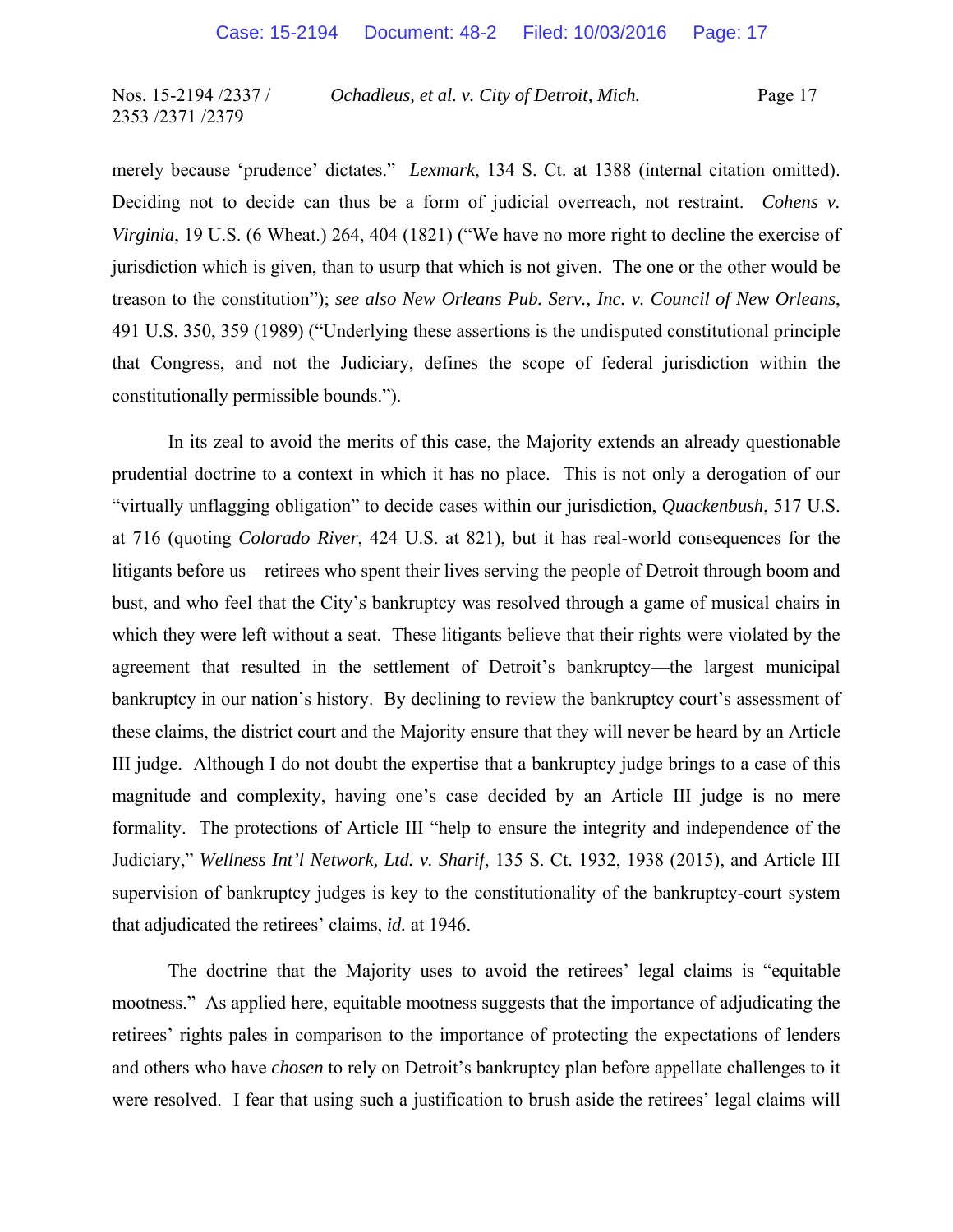leave them with the impression that their rights do not matter. That the doctrine used to avoid their claims is a judicial invention with almost no legal basis only pours salt on the wound. Whatever the merits of the retirees' claims, this is lamentable, and I respectfully dissent.

**I.** 

 The doctrine of equitable mootness hypothesizes that many will rely on a bankruptcy plan after it has been confirmed by a bankruptcy court, but before an appeal of that confirmation has been resolved. Equitable mootness suggests that protecting these reliance interests can be important enough that an appeal contesting the confirmation of a bankruptcy plan should not be heard. It is, as then-Judge Alito put it, a "curious doctrine," which "permit[s] federal district courts and courts of appeals to refuse to entertain the merits of live bankruptcy appeals over which they indisputably possess statutory jurisdiction and in which they can plainly provide relief." *In re Continental Airlines*, 91 F.3d 553, 567 (3d Cir. 1996) (en banc) (Alito, J., dissenting), *cert. denied*, 519 U.S. 1057 (1997). Despite the name, equitable mootness bears no relation to "mootness." Indeed, in an equitably moot appeal, the relief sought is the opposite of moot—the consequences of granting it would be so great that they are deemed inequitable. Nor is equitable mootness the same as "statutory mootness," which applies when certain provisions of the bankruptcy code specifically bar appeals from certain un-stayed bankruptcy-court orders. *See, e.g.*, *In re Made in Detroit, Inc.*, 414 F.3d 576, 580–83 (6th Cir. 2005).

Although the doctrine of equitable mootness has been adopted by our circuit—and, I admit, every other circuit to consider its vitality—its legal foundations are shaky, at best. I recognize that our panel is bound to our precedent applying the doctrine, but the City of Detroit does not request a straightforward application of that precedent. Rather, the City asks us to extend the doctrine from its roots in Chapter 11 of the Bankruptcy Code to a case arising under the municipal-bankruptcy provisions of Chapter 9. The Majority agrees to do so, holding that the same need to protect reliance interests that motivated our adoption of the doctrine in Chapter 11 cases are present in Chapter 9 cases. That misses the point. Equitable mootness cannot apply every time that a district court's decision engenders strong reliance interests; if that were the case, it could apply to every appeal we hear. Rather, there must be some legal basis for us to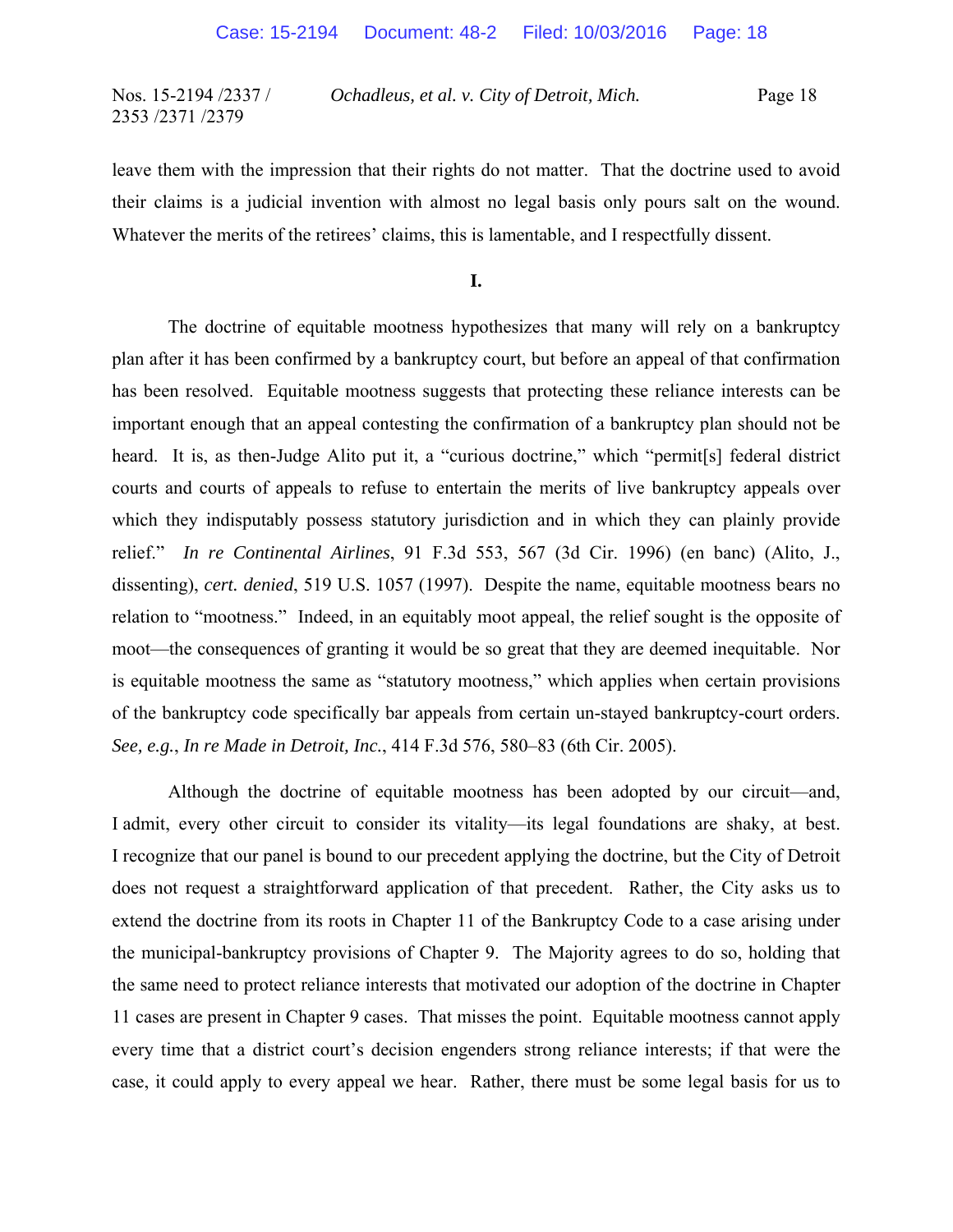decline to hear appeals that may upset such reliance interests in the first place. Although there is but a thin veneer of legal grounding for such a doctrine in Chapter 11 cases, this justification rubs off when the case is a Chapter 9 bankruptcy. I begin by analyzing in Part A the meager textual basis proffered for the equitable-mootness doctrine. I then turn in Part B to other concerns with the doctrine. In Part C, I explain why these concerns, along with the specific context of Chapter 9, suggest that we are neither bound nor able to hold that equitable mootness applies to Chapter 9 cases.

#### **A. Equitable Mootness Is Not Justified by the Bankruptcy Code.**

Our circuit's decisions adopting equitable mootness provide little explanation of the legal basis for the doctrine, so I begin with an overview of the doctrine's history. Equitable mootness was initially grounded in the 1976 version of Bankruptcy Rule 805, which had the same effect as current provisions of the Bankruptcy Code codified at 11 U.S.C. §§ 363(m) and 364(e):

Unless an order approving a sale of property or issuance of a certificate of indebtedness is stayed pending appeal, the sale to a good faith purchaser or the issuance of a certificate to a good faith holder shall not be affected by the reversal or modification of such order on appeal, whether or not the purchaser or holder knows of the pendency of the appeal.

*In re Roberts Farms, Inc.*, 652 F.2d 793, 796 (9th Cir. 1981) (quoting Fed. R. Bankr. P. 805 (1976)). In 1981, the Ninth Circuit suggested that this Rule embodied a broader policy that could be applied to bar appeals from an order confirming a bankruptcy plan of reorganization where certain "property transactions do not stand independently and apart from the plan of arrangement." *Id.* at 797. Although this decision was later cited to support the denial of appellate review of reorganization plans without analysis of whether they were intertwined with property transactions that could not be disputed as a matter of statute, *Roberts Farms* is best interpreted as a limited decision that stands for the proposition that appeals of orders confirming reorganization plans may "not be entertained [when] no relief [is] practicable as a result of the many post-confirmation transactions that were irreversible due to this provision of former Rule 805." *Continental Airlines*, 91 F.3d at 569 (Alito, J., dissenting).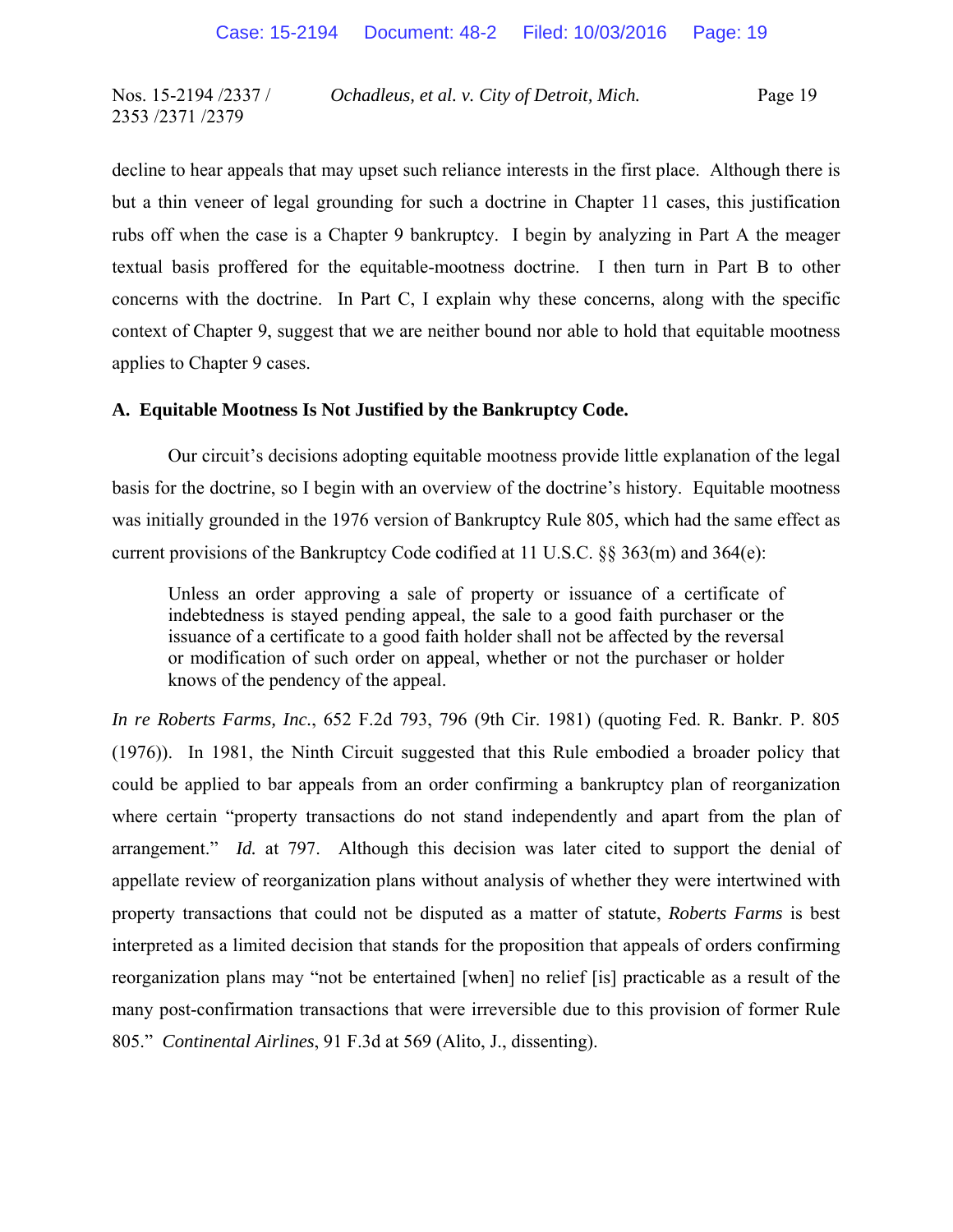Despite this seemingly clear way to cabin *Roberts Farms*, the Seventh Circuit subsequently constructed a fuller explanation for the budding doctrine of equitable mootness, relying on "[s]everal provisions of the Bankruptcy Code . . . [that] provide that courts should keep their hands off consummated transactions." *In re UNR Indus., Inc.*, 20 F.3d 766, 769 (7th Cir.), *cert. denied*, 513 U.S. 999 (1994). First, it pointed to 11 U.S.C. § 363(m), which " says that the reversal of an order authorizing the sale or lease of property of an estate 'does not affect the validity of a sale or lease under such authorization to an entity that purchased or leased such property in good faith, whether or not such entity knew of the pendency of the appeal.'" *Id.*  (quoting 11 U.S.C.  $\S 363(m)$ ). Second, the Seventh Circuit pointed to 11 U.S.C.  $\S 1127(b)$ , which "dramatically curtails the power of a bankruptcy court to modify a plan of reorganization after its confirmation and 'substantial consummation'"—although the Seventh Circuit acknowledged that § 1127(b) "does not place any limit on the power of the court of appeals." *Id.*  (quoting 11 U.S.C. § 1127(b)). From these two provisions, the Seventh Circuit divined a policy in favor of "preserving interests bought and paid for in reliance on judicial decisions, and avoiding the pains that attend any effort to unscramble an egg." *Id.* This policy, the Seventh Circuit held, was "so plain and so compelling that courts fill the interstices of the Code with the same approach." *Id.*

The doctrine quickly made its way to our circuit, although we have never examined the legal basis for it. In an unpublished decision in 1995, we applied what seemed to be equitable mootness, holding that a bankruptcy appeal was moot because "[i]t would be a hardship and unfair to all parties to go back [on the reorganization plan]," and equating this to a finding that "this court is without the ability to provide the relief requested." *Bennett v. Veale*, Nos. 93-3016, 93-4180, 1995 WL 385147, at \*2–3 (6th Cir. June 27, 1995). Later that year, we were confronted with an equitable-mootness argument, but concluded that "[t]he record in this case is inadequate to sustain the [defendant's] equitable estoppel argument." *City of Covington v. Covington Landing Ltd. P'ship*, 71 F.3d 1221, 1226 (6th Cir. 1995). We nevertheless suggested that equitable mootness applied to Chapter 11 appeals. *Id.* at 1225 ("A growing number of cases outside this circuit recognize that 'a plan of reorganization, once implemented, should be disturbed only for compelling reasons.'" (quoting *UNR Indus.*, 20 F.3d at 769)). We applied the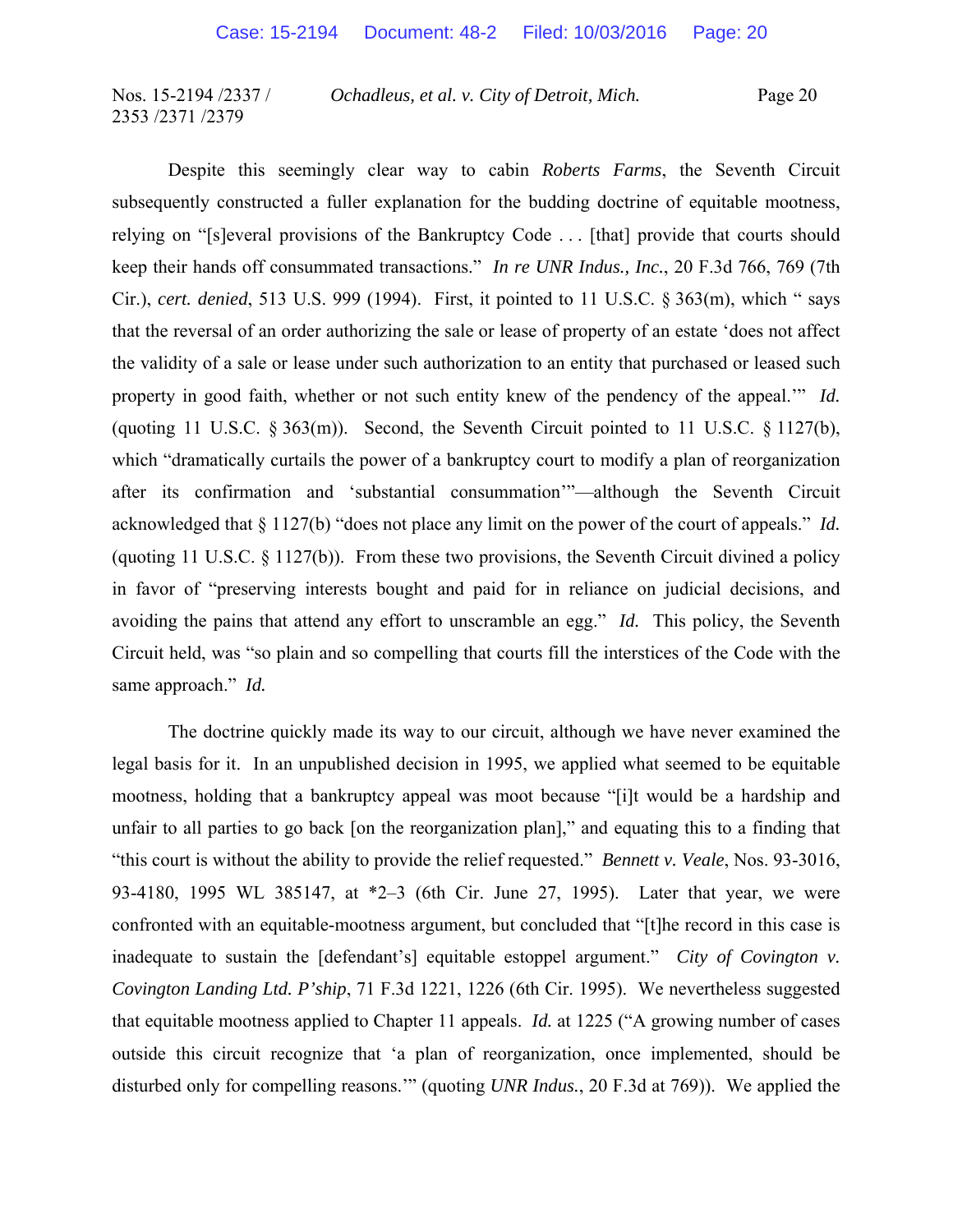doctrine in 1998, relying on *Bennett*, *City of Covington*, and the Seventh Circuit's decision in *UNR*. *See In re Eagle Picher Indus., Inc.*, Nos. 96-4309, 97-4260, 1998 WL 939869, at \*4–5 & nn.7–8 (6th Cir. Dec. 21, 1998).<sup>1</sup> In recent years, the doctrine has become embedded in our case law, although we have yet to explore its legal basis in any detail, relying instead on our decision in *City of Covington*. *See In re Schwartz*, 636 F. App'x 673, 675–77 (6th Cir. 2016); *In re United Producers, Inc.*, 526 F.3d 942, 947 (6th Cir. 2008); *In re Am. HomePatient, Inc.*, 420 F.3d 559, 563 (6th Cir. 2005), *cert. denied*, 549 U.S. 942 (2006).

Other circuits have adopted the doctrine with similarly minimal exploration of its legal basis. *See In re Semcrude, L.P.*, 728 F.3d 314, 317 (3d Cir. 2013) ("Courts have rarely analyzed the source of their authority to refuse to hear an appeal on equitable mootness grounds."). Indeed, "[a]lthough the equitable mootness doctrine is embraced in every circuit, the rationale underlying the doctrine is unsettled at best." Ryan M. Murphy, Equitable Mootness Should Be Used as a Scalpel Rather than an Axe in Bankruptcy Appeals, 19 J. Bankr. L. & Pract. 1 Art. 2 (2010). At a minimum, as the Solicitor General wrote in unsuccessfully seeking certiorari on the issue, the doctrine "is a relatively recent judicial construct of questionable foundation." Pet'n for a Writ of Certiorari, *United States v. GWI PCS 1, Inc.*, No. 00-1621, 2001 WL 34124814, at \*22 (Apr. 2001). Only a handful of decisions have analyzed its basis, and the Seventh Circuit's statutory-gap-filling rationale from *UNR* remains "[t]he most plausible basis." *In re Semcrude*, 728 F.3d at 317.

Given the dearth of explanation of the legal basis for the equitable-mootness doctrine, criticism has begun to mount. This criticism focuses on the doctrine's questionable textual moorings: "Although the Bankruptcy Code forbids appellate review of certain un-stayed orders and restricts post-confirmation plan modifications, it does not expressly limit appellate review of plan confirmation orders." *In re Pacific Lumber Co.*, 584 F.3d 229, 240 (5th Cir. 2009) (footnotes omitted). Judge Krause recently put it best: "[A]s courts and litigants . . . have struggled to identify a statutory basis for the doctrine, it has become painfully apparent that there

 $\frac{1}{1}$ <sup>1</sup>In 1999, we declined to dismiss an appeal as equitably moot, but did so because the relief sought would not upset the bankruptcy plan. *See In re Arbors of Houston Assocs. Ltd. P'ship*, No. 97-2099, 1999 WL 17649, at \*2–3 (6th Cir. Jan. 4, 1999).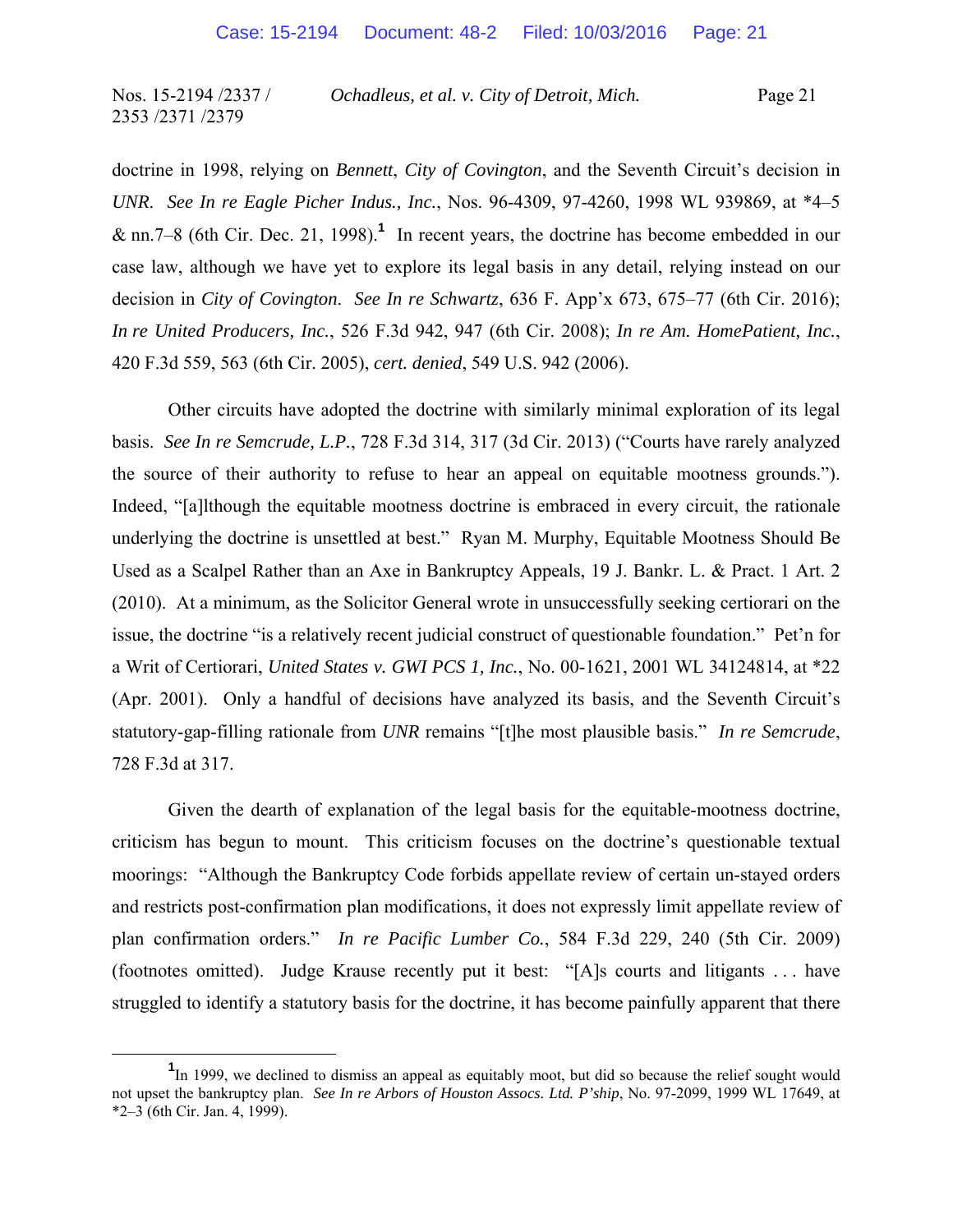is none." *In re One2One Commc'ns, LLC*, 805 F.3d 428, 438 (3d Cir. 2015) (Krause, J., concurring).

The Seventh Circuit's *UNR* decision does not supply a persuasive explanation of the doctrine's source. The provisions on which *UNR* was based are specifically targeted, and do not apply to orders confirming bankruptcy reorganization plans. 11 U.S.C. § 363(m) provides a basis for finding *statutory* mootness when an appeal is from an un-stayed order authorizing the bankruptcy trustee to sell or lease property from the debtor's estate. *See Made in Detroit*, 414 F.3d at 580–83. And 11 U.S.C. § 1127(b) merely provides that "[t]he proponent of a plan or the reorganized debtor may modify such plan at any time after confirmation of such plan and before substantial consummation of such plan," but says nothing about the authority of the district or circuit court to modify a plan due to a legal infirmity in its confirmation. *See One2One*, 805 F.3d at 443–44 (Krause, J., concurring) ("Section 1127(b) provides even less support for equitable mootness, as it only restricts a *party's* ability to modify a plan before confirmation; it says nothing about the powers of bankruptcy courts or appellate courts."). If anything, the existence of such narrow provisions withholding review or precluding modification in certain circumstances suggests "[u]nder the maxim of *expresio unius est exclusio alterius*," that "Congress's express inclusion of two bankruptcy-law exceptions to appellate review indicates an intent to preclude recognition of others." Pet'n for a Writ of Certiorari, *United States v. GWI PCS 1, Inc.*, No. 00-1621, 2001 WL 34124814, at \*23 (Apr. 2001); *see also One2One*, 805 F.3d at 444 (Krause, J., concurring) ("Because Congress specified certain orders that cannot be disturbed on appeal absent a stay, basic canons of statutory construction compel us to presume that Congress did *not* intend for other orders to be immune from appeal.").

Not only is it a stretch to find textual support for equitable mootness, but statutory provisions regarding bankruptcy appeals arguably preclude the doctrine. Congress has plainly authorized appeals from confirmation orders, 28 U.S.C. §§ 157–158, so *UNR*'s federal-commonlaw theory suggests that federal courts may refuse to hear appeals that are plainly permitted by statute solely because 11 U.S.C. §§ 363(m) and 1127(b) imply a general policy against upsetting reliance interests. This is far from the usual situation in which a federal court is permitted to exercise its common-law-making authority "to fill the interstices of a pervasively federal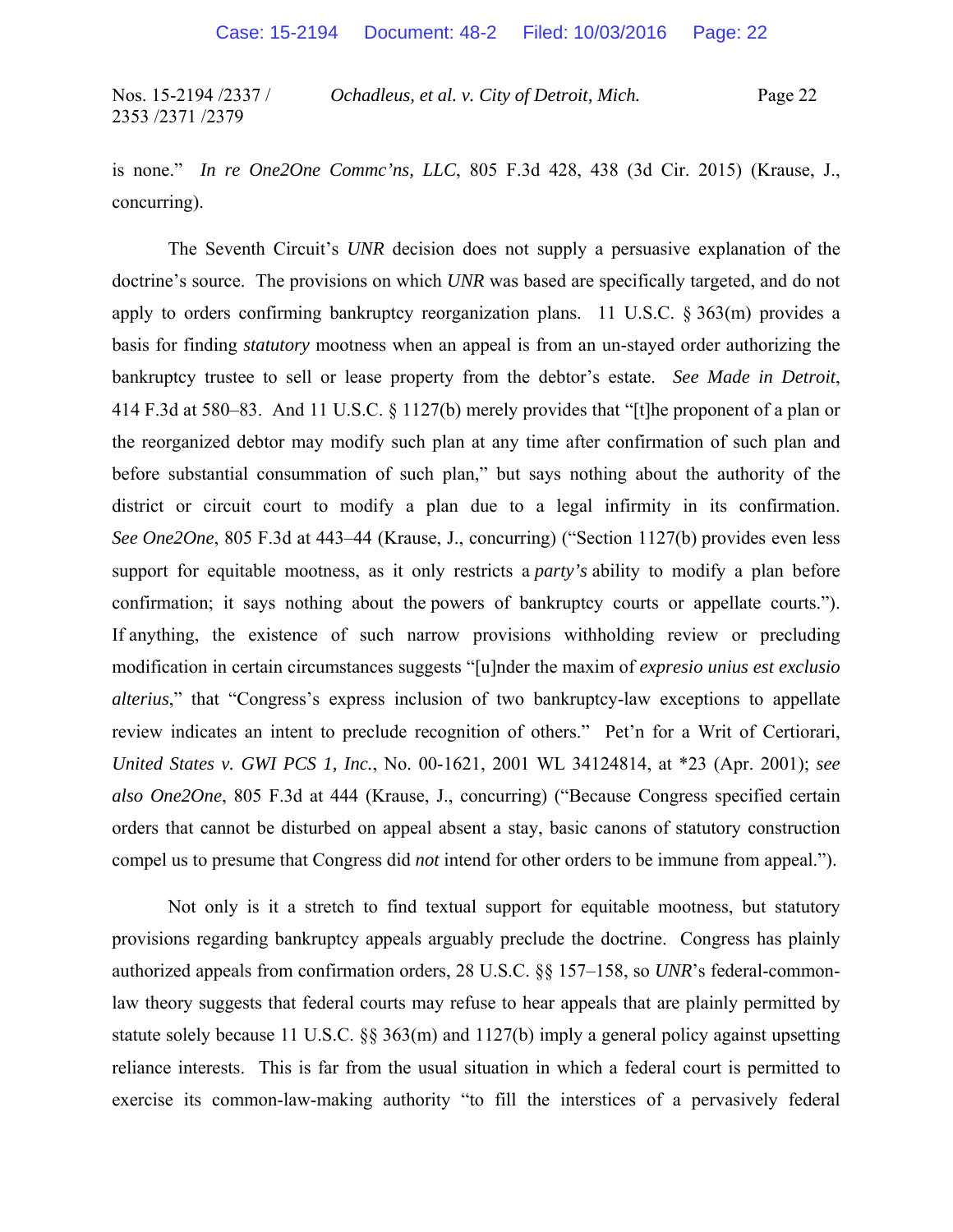framework" as a result of "an implied delegation by Congress of lawmaking authority to the federal courts." 19 Charles Alan Wright, Arthur R. Miller, Edward H. Cooper, Vikram David Amar, Richard D. Freer, Helen Hershkoff, Joan E. Steinman, and Catherine T. Struve, Federal Practice and Procedure § 4516 (2d ed. 2016). Such congressional intent is wholly lacking here, and "[w]hile the federal courts must fill statutory gaps in some exceptional circumstances, we may not stretch a statute to create such gaps . . . ." *One2One*, 805 F.3d at 444 (Krause, J., concurring) (internal citation omitted).

In sum, the doctrine of equitable mootness enjoys minimal textual support, if any; at the same time, it contradicts the relevant appellate-jurisdiction statutes and purports to authorize the making of federal common law despite the complete lack of evidence that Congress intended to delegate such authority to the courts. This is not a strong foothold.

## **B. Equitable Mootness Is an Inappropriate Prudential Doctrine that Upsets the Constitutional Balance on which the Bankruptcy-Court System is Based.**

Applying a doctrine that has no basis in the text of any statute or in Article III to avoid hearing appeals from bankruptcy-court decisions also raises separation-of-powers concerns. Divorced as it is from any statutory basis, equitable mootness is nothing but a prudential doctrine of "judicially self-imposed limits." *Newdow*, 542 U.S. at 11 (quoting *Allen v. Wright*, 468 U.S. 737, 751 (1984)) (discussing prudential standing); *see Nordhoff Invs., Inc. v. Zenith Elec. Corp.*, 258 F.3d 180, 184 (3d Cir. 2001) (the doctrine "is more accurately denominated as 'prudential mootness'" (quoting *In re Box Bros. Holding Corp.*, 194 B.R. 32, 45 (Bankr. D. Del. 1996))). However "prudential" equitable mootness may be, it operates to cut off entirely a litigant's right to appeal in a case that would otherwise be within our appellate jurisdiction. Such a selfimposed straitjacket contradicts our "'virtually unflagging obligation' to exercise the jurisdiction that we have been given." *Continental Airlines*, 91 F.3d at 568 (Alito, J., dissenting) (quoting *Colorado River*, 424 U.S. at 817). Although equitable-mootness is imposed by judges on ourselves, it is no less an affront to the separation of powers than a doctrine usurping jurisdiction that Congress never provided. *See Cohens*, 19 U.S. (6 Wheat.) at 404 ("We have no more right to decline the exercise of jurisdiction which is given, than to usurp that which is not given. The one or the other would be treason to the constitution").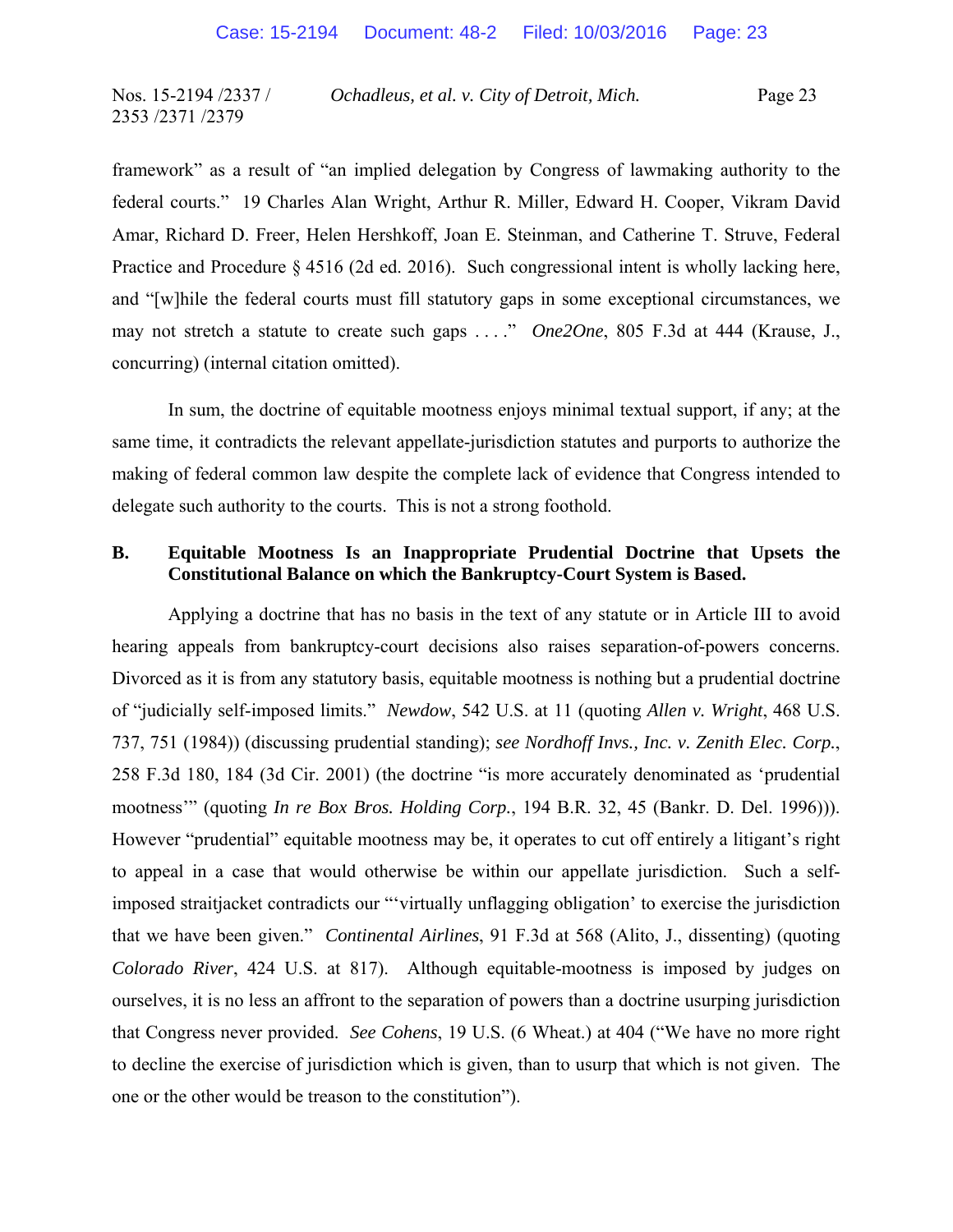Similar concerns with decisions not to decide cases properly within a court's jurisdiction have led the Supreme Court to cast doubt on other "prudential" doctrines that are not based in the text of any statute or in Article III principles. For example, the Supreme Court recently described a request "that we should decline to adjudicate [a] claim on [standing] grounds that are 'prudential,' rather than constitutional" as "in some tension with our recent reaffirmation of the principle that 'a federal court's obligation to hear and decide' cases within its jurisdiction 'is virtually unflagging.'" *Lexmark*, 134 S. Ct. at 1386 (quoting *Sprint Commc'ns, Inc. v. Jacobs*, 134 S. Ct. 584, 591 (2013)); *see also Susan B. Anthony List v. Driehaus*, 134 S. Ct. 2334, 2347 (2014) (rejecting a "prudential ripeness" argument as also "in some tension with our recent reaffirmation of the principle that a federal court's obligation to hear and decide cases within its jurisdiction is virtually unflagging" (quoting *Lexmark*, 134 S. Ct. at 1386)). "Just as a court cannot apply its independent policy judgment to recognize a cause of action that Congress has denied, it cannot limit a cause of action that Congress has created merely because 'prudence' dictates." *Lexmark*, 134 S. Ct. at 1388 (internal citation omitted). This trend "has placed the continuing vitality of the prudential aspects of standing and ripeness . . . in doubt." *Kentucky v. United States ex rel. Hagel*, 759 F.3d 588, 596 n.3 (6th Cir. 2014). In my view, this suggests that our equitable-mootness doctrine is an overreach.

Nor am I convinced by the City's argument that equitable mootness can be based in the same equitable powers that underlie the Supreme Court's abstention doctrines. Those doctrines are an exception to our "virtually unflagging obligation" to hear cases within our jurisdiction, *Quackenbush*, 517 U.S. at 716 (quoting *Colorado River*, 424 U.S. at 821), and they arise "in otherwise 'exceptional circumstances,' where denying a *federal* forum would clearly serve an important countervailing interest," *id.* (quoting *Colorado River*, 424 U.S. at 813) (emphasis added). It is within that federalism-protecting frame that the Supreme Court has discussed the authority of a federal court "to decline to exercise its jurisdiction when it 'is asked to employ its historic powers as a court of equity.'" *Id.* at 717 (quoting *Fair Assessment in Real Estate Ass'n, Inc. v. McNary*, 454 U.S. 100, 120 (1981) (Brennan, J., concurring)). The abstention doctrines that grow out of this bear little resemblance to equitable mootness. For one, they are generally based at least in part on federalism concerns that are not present in equitable-mootness cases.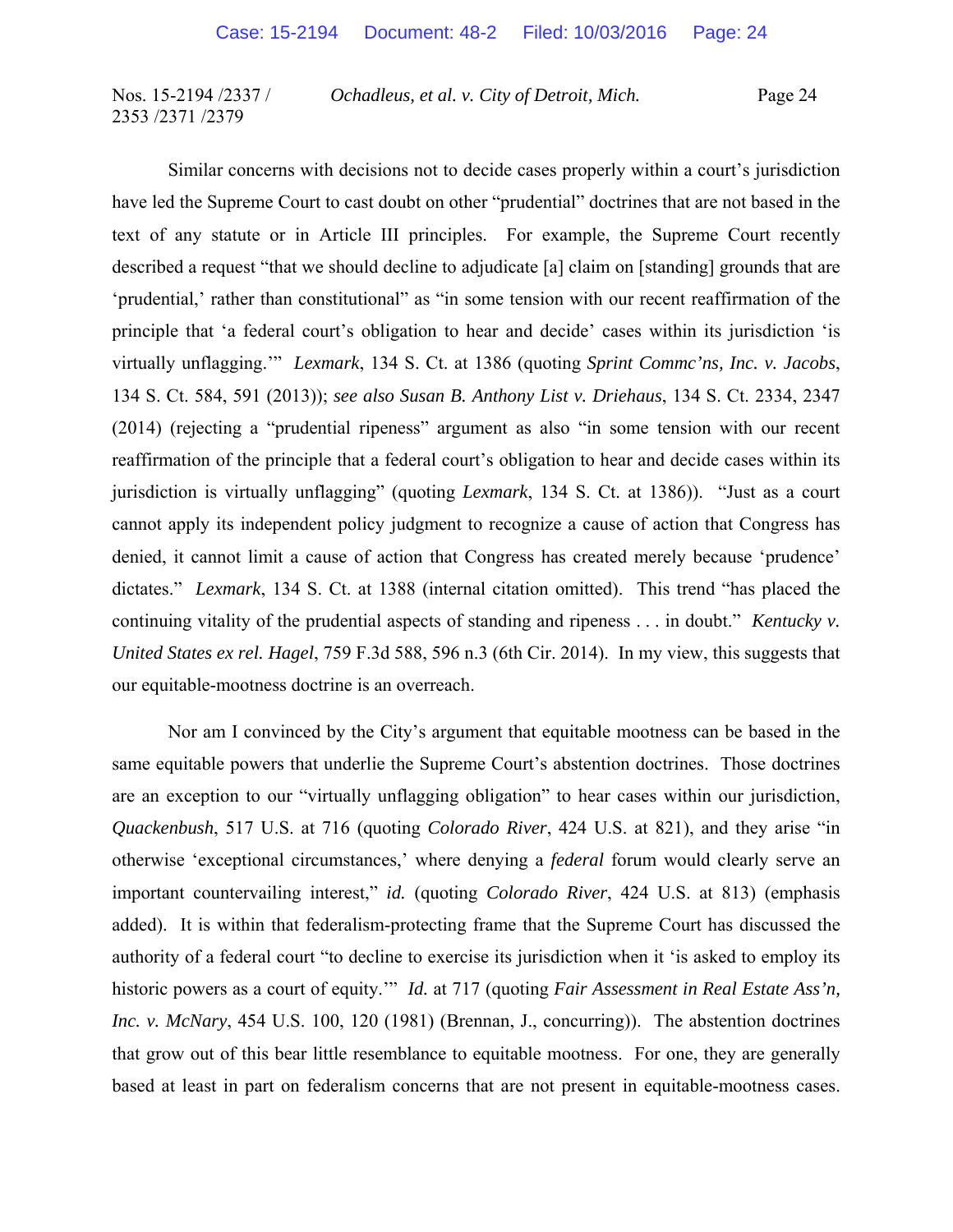Additionally, they are *abstention* doctrines, not *abdication* doctrines. *See One2One*, 805 F.3d at 440 (Krause, J., concurring). The result of equitable mootness is that *no court* will hear the issue; abstention doctrines counsel in favor of deferring to a different forum. "[W]here there is no other forum and no later exercise of jurisdiction . . . relinquishing jurisdiction is not abstention; it's abdication." *Id.*

A final concern with equitable mootness is that it undermines the delicate constitutional balance on which bankruptcy adjudication is based. *See id.* at 444–46 (Krause, J., concurring). Bankruptcy courts are given the authority to "hear and determine all cases under title 11 and all core proceedings arising under title 11 ... subject to review under section 158," 28 U.S.C. § 157(b)(1), which provides that "[t]he district courts of the United States shall have jurisdiction to hear appeals . . . from final judgments, orders, and decrees" of bankruptcy courts, 28 U.S.C.  $§$  158(a)(1), and that "[t]he courts of appeals shall have jurisdiction of appeals from all final decisions" of district courts in such appeals, 28 U.S.C.  $\S$  158(d)(1). This right to review in Article III courts remains key to the Supreme Court's decisions setting forth the limitations on a bankruptcy court's authority to decide cases. *See, e.g.*, *Wellness*, 135 S. Ct. at 1944 ("allowing Article I adjudicators to decide claims submitted to them by consent does not offend the separation of powers *so long as Article III courts retain supervisory authority over the process*" (emphasis added)). This flows from the separation-of-powers concerns that the bankruptcy-court system raises: "Even if a case is tried in the first instance in a non-article III tribunal, a separation-of-powers interest remains in ensuring appellate review by an article III court." Richard H. Fallon, Jr., *Of Legislative Courts, Administrative Agencies, and Article III*, 101 Harv. L. Rev. 915, 939 (1988). The problem with equitable mootness is not only that it cuts off entirely the right to appeal to an Article III court, but that "it effectively delegates the power to prevent that review to the very non-Article III tribunal whose decision is at issue" because "bankruptcy courts control nearly all of the variables" that are considered in assessing whether an appeal is equitably moot. *One2One*, 805 F.3d at 445 (Krause, J., concurring); *see also Nordhoff*, 258 F.3d at 192 (Alito, J., concurring in the judgment) ("[E]quitable mootness . . . can easily be used as a weapon to prevent any appellate review of bankruptcy court orders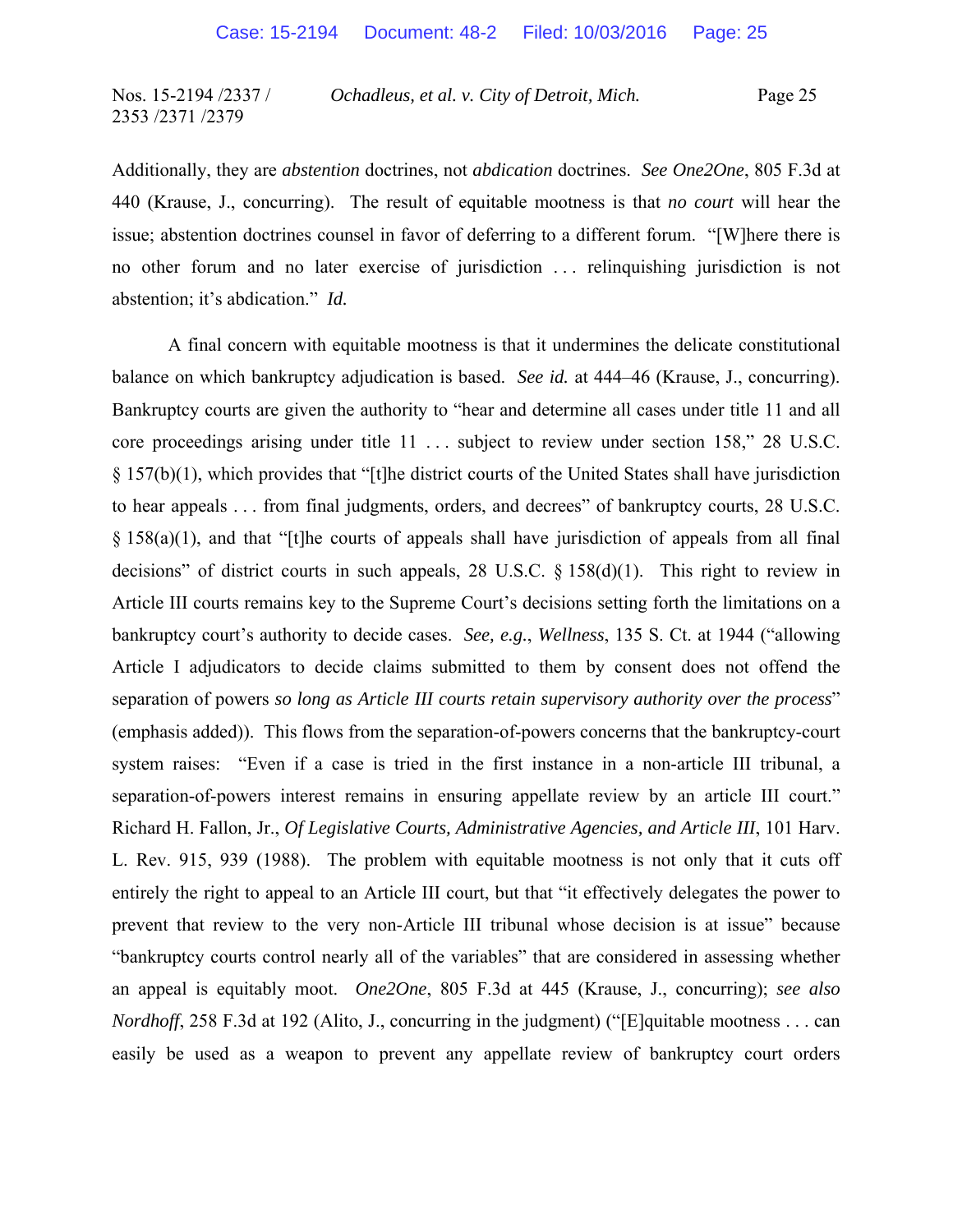confirming reorganization plans. It thus places far too much power in the hands of bankruptcy judges.").

### **C. No Legal Basis Exists for Applying Equitable Mootness to Chapter 9.**

The flaws in our equitable-mootness doctrine are many. It has little basis in the text of the Bankruptcy Code, creates precisely the type of prudential limitation on our jurisdiction that the Supreme Court has criticized, and undermines the delicate constitutional balance on which the bankruptcy-court system is based. These concerns suggest that it is high time for us to review the doctrine's basis as a full court sitting en banc.**<sup>2</sup>** For now, however, our panel is bound by our precedent applying the doctrine of equitable mootness. But in this case, we are asked to extend that questionable doctrine to a new area. Although we must extend even a bad precedent when no principled basis exists for distinguishing between the context in which it arose and that to which we are asked to extend it, *see, e.g.*, *United States v. Honeycutt*, 816 F.3d 362, 381–83 (6th Cir. 2016) (Moore, J., concurring in the judgment) (critiquing precedent regarding the interpretation of a federal forfeiture statute, but agreeing that it must be applied to "a statute involving identical language"), *petition for cert. filed*, 2016 WL 4088374 (U.S. July 29, 2016) (No. 16-142), I do not believe that this case presents such a situation. Our precedent adopting the doctrine of equitable mootness in Chapter 11 cases gives little hint of the legal basis for its adoption, but what can be discerned from those opinions suggests that the doctrine grows out of statutory provisions that do not apply to Chapter 9 of the Bankruptcy Code.

The Majority reads our precedent extremely broadly to demand the application of equitable mootness in any case involving strong reliance interests. I cannot discern the basis for

**<sup>2</sup>** <sup>2</sup>I also note that the policy justifications for equitable mootness are not necessarily as strong as courts have presumed. The idea is that the reliance interests generated by a bankruptcy court's confirmation of a reorganization plan can be so strong that it becomes inequitable to upset them. Yet, in any other context, we would not hesitate to add that a party should not rely blindly on the decision of a trial court when timely appellate proceedings are commenced. Those relying on a bankruptcy court's decision should be aware of the risk that an appeal will disrupt it. Nonetheless, equitable mootness "rests on the notion that, once a plan has taken effect, its beneficiaries—even parties in the bankruptcy court who pushed for confirmation over the legal objections of dissenting creditors—are entitled to rely on the challenged plan's not changing, whether or not it was infected by legal error." Pet'n for Writ of Certiorari, *Aurelius Capital Mgmt., LP v. Tribune Media Co.*, No. 15-891, 2016 WL 159570, at \*2 (Jan. 11, 2016), *cert. denied*, 136 S. Ct. 1459 (2016). If ever we reconsider the equitable-mootness doctrine, the *reasonableness* of the reliance interests the doctrine seeks to protect should be explored in much greater depth.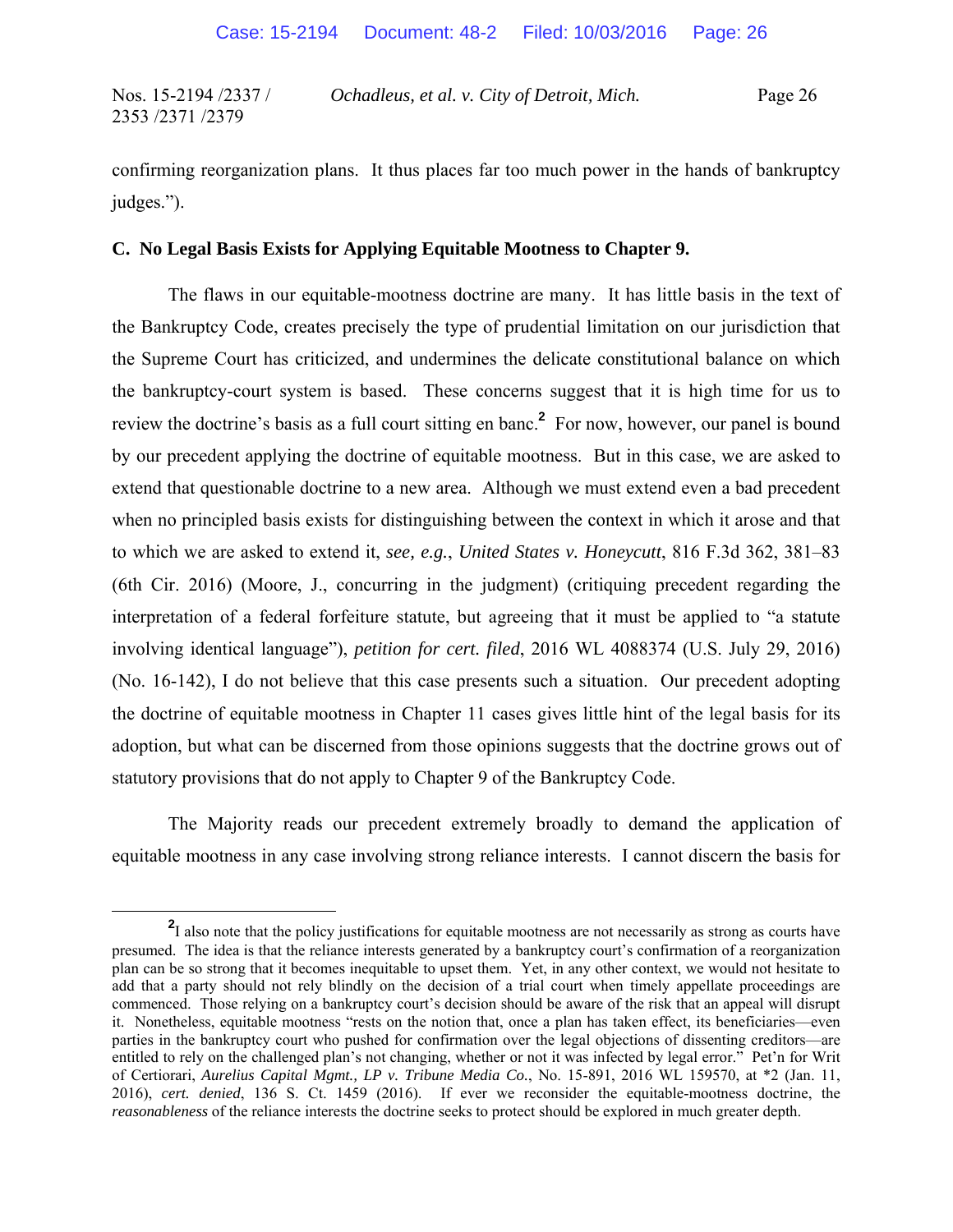such a broad rule from our precedent, which applied cases from other circuits without adding analysis. I also fear that the Majority's approach will be impossible to cabin because *all* final decisions of district courts create reliance interests and *all* appeals have the potential to upset those interests. The Majority's rationale would appear to create a new requirement for appellate review in every case: That the appeal not risk upsetting too strong a reliance interest. Where this would end I do not know, but cases have already begun to illustrate the breadth of the doctrinal creep that we could face. The Seventh Circuit has applied equitable mootness to an appeal seeking to challenge a forfeiture settlement arising out of an individual's conviction for a complex RICO violation, *United States v. Segal*, 432 F.3d 767, 773–74 (7th Cir. 2005), and the Third Circuit was even asked to apply the doctrine as a basis for cutting off appeals in complex class actions, *In re Diet Drugs*, 582 F.3d 524, 552 n.55 (3d Cir. 2009). Absent a specific statutory grounding, the Majority's expansion of our equitable-mootness doctrine will create a new pseudo-jurisdictional rule that appears to be boundless.

The best reading of our precedent must look to the precise rationale of the cases that our court cited to support our adoption of equitable mootness. Our equitable-mootness cases all trace back to *City of Covington*, *see supra* at 6–7, which did not explain the legal basis for equitable mootness, except to cite the Seventh Circuit's decision in *UNR*. *See* 71 F.3d at 1225. The statutory-gap-filling theory used by the Seventh Circuit in *UNR* to justify the adoption of equitable mootness—hardly viable in the context of the Chapter 11 proceedings in which it arose, *see supra* at 8—is utterly inapplicable to Chapter 9. As best articulated, equitable mootness has been based on three statutory provisions, two of which—11 U.S.C. §§ 363(m) and 1127(b)—do not apply to Chapter 9 cases. *See* 11 U.S.C. § 901(a) (listing provisions of other Chapters of the Bankruptcy Code that "apply in a case under" Chapter 9). Those two provisions were the entire cloth from which the Seventh Circuit stitched a policy in favor of venerating reliance interests. *See UNR*, 20 F.3d at 769. The third provision that is cited—by other courts, but not ours or the Seventh Circuit in *UNR*—is 11 U.S.C. § 364(e), which limits appeals from orders authorizing a bankruptcy trustee "to obtain credit or incur debt" or "grant[ing] . . . a priority or a lien." Although that provision applies to Chapter 9 cases, 11 U.S.C. § 901(a), it is an incredibly thin reed on which to base a doctrine that would cut off appellate rights related to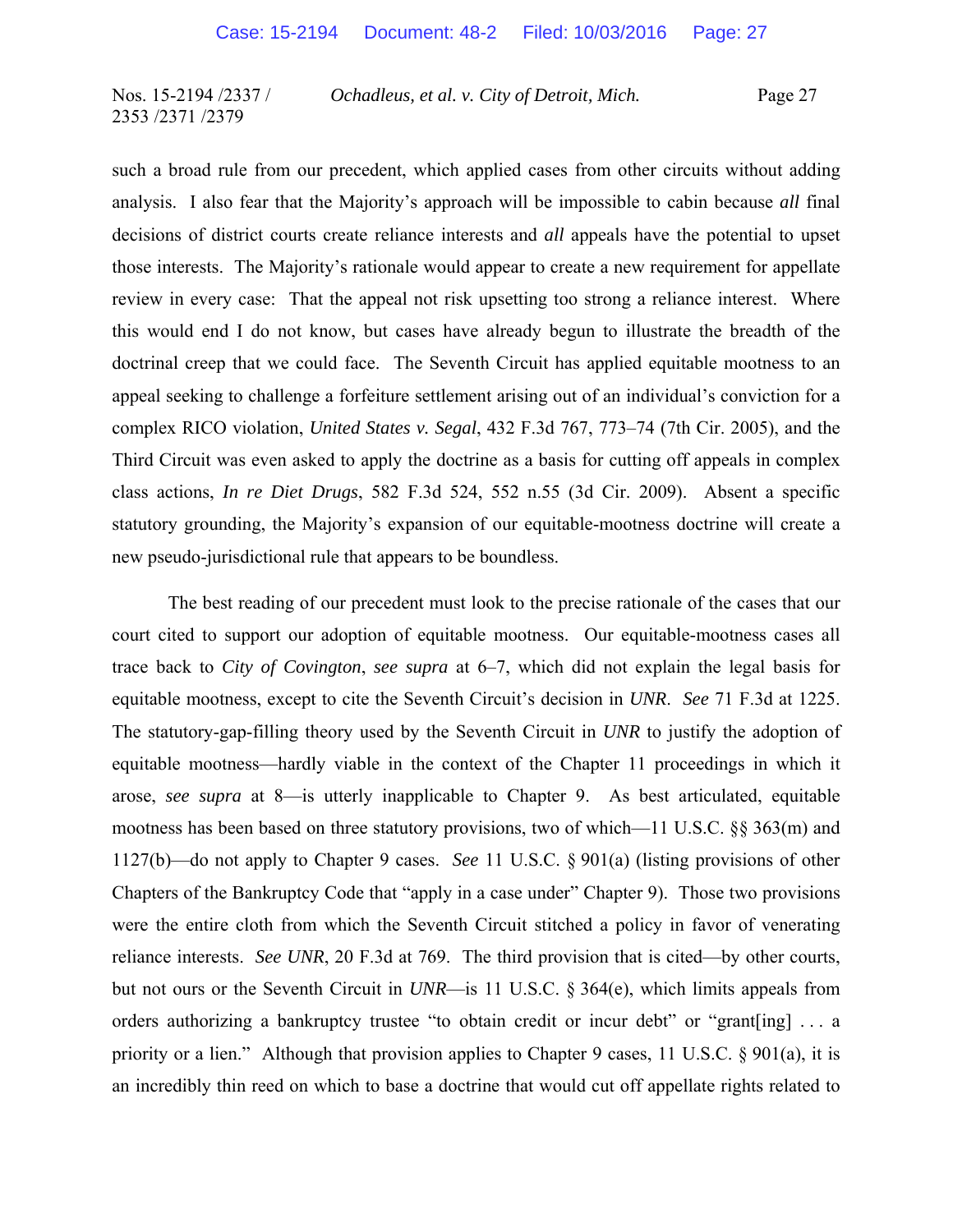orders confirming reorganization plans, without regard to whether they relate to orders that are statutorily moot under § 364(e). Indeed, § 364(e), "[b]y [its] terms ... do[es] not prevent an appellate court from *hearing* an appeal, or even from granting a particular remedy; [it] simply prevent[s] the appellate court's remedy from affecting certain transactions." *One2One*, 805 F.3d at 443 (Krause, J., concurring). The statutory basis for applying equitable mootness to Chapter 11 cases is therefore not present at all in Chapter 9 cases, so our precedent does not bind us to extend equitable mootness to Chapter 9.

Nor is there any other compelling reason to apply the doctrine of equitable mootness to Chapter 9 appeals. As I have discussed, equitable mootness is highly questionable, even under Chapter 11. And, of the three decisions applying the doctrine of equitable mootness to Chapter 9 appeals, two provided no analysis of why the doctrine applied in Chapter 9. *See In re City of Vallejo*, 551 F. App'x 339 (9th Cir. 2013); *Alexander v. Barnwell Cty. Hosp.*, 498 B.R. 550 (D.S.C. 2013). The Bankruptcy Appellate Panel of the Ninth Circuit recently held that the doctrine applied to Chapter 9 solely because of the finality and reliance concerns that a city's residents had in a case dealing with their city's bankruptcy, *In re City of Stockton*, 542 B.R. 261, 274 (B.A.P. 9th Cir. 2015), and the district court in this case similarly held that the doctrine applied to Chapter 9 because the relevant reliance interests were similar to those that arise in Chapter 11, *see* R. 52 (Sept. 29, 2015 Op. at 8–11) (Page ID #65167–65170). This focus on reliance interests suffers from the same defect as the Majority's focus on the same. The lack of any other justification for applying equitable mootness to Chapter 9 cases, combined with my deep skepticism about the doctrine's wisdom, convinces me that there is no reason to extend to the doctrine to Chapter 9 of the Bankruptcy Code. I would therefore reverse the district court's conclusion that the appeals were equitably moot and remand for further proceedings.

#### **II.**

In deciding not to decide this case, the Majority decides much. The Majority extends our ill-reasoned equitable-mootness doctrine to a new context, imposing an unsupported and damaging limit on our appellate review that will be impossible to cabin in a principled way. There is no textual support for this limitation, even accepting the minimal textual support for